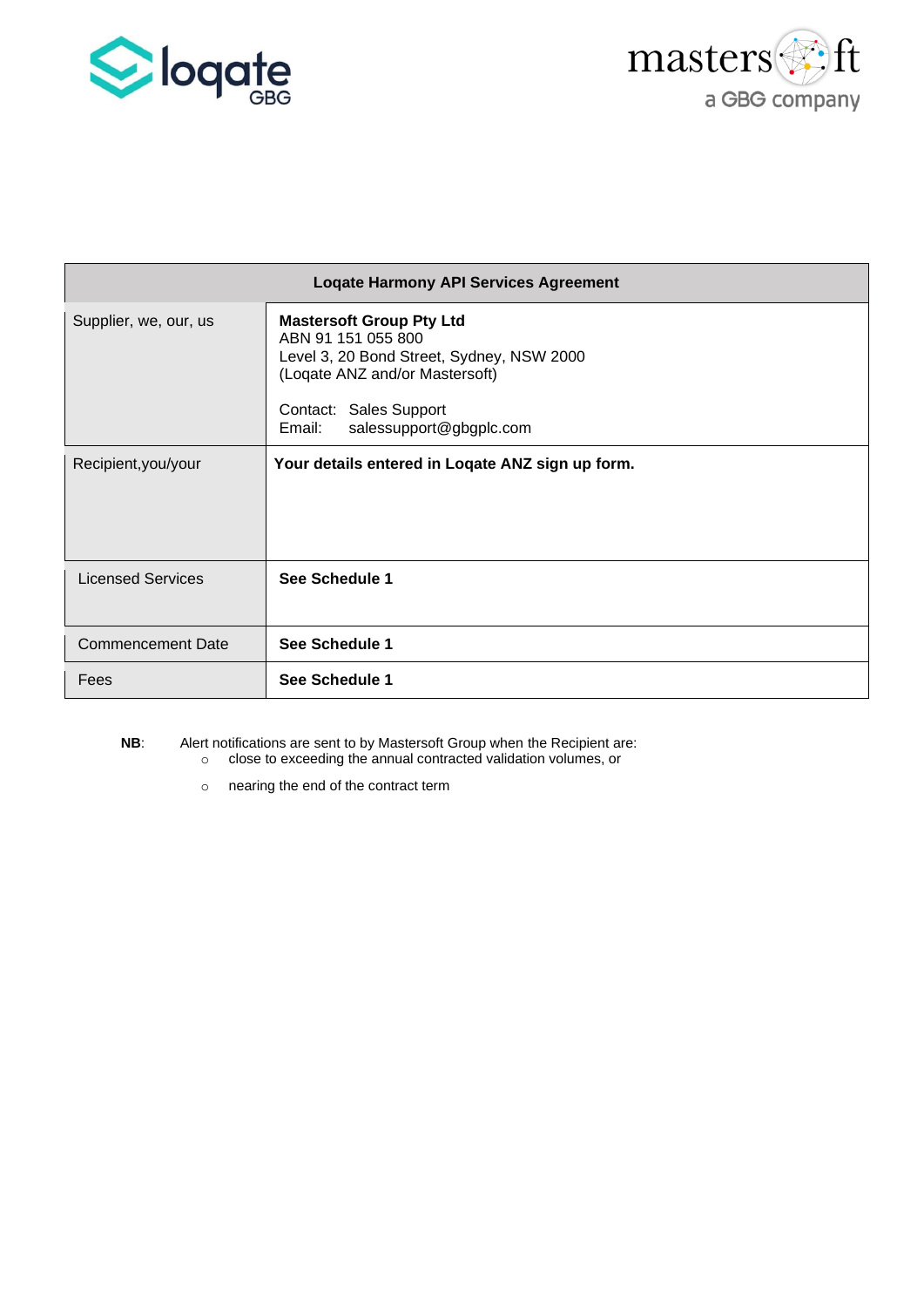



# **RECITALS**

- $\Box$  The Supplier performs the business activity of supplying data management services, validation and enhancement.
- $\Box$  The Supplier in the course of providing the services grants software licences to customers for the purpose of accessing and using the services.
- $\Box$  The Recipient wishes to receive the Services (as described in Schedule 1 of this Agreement) and the Licenses (as described in Schedule 1 of this Agreement) that may be required to access and use the Services.
- $\Box$  The Supplier will supply the Services subject to the provisions of this Agreement.

#### **Term**

This Agreement commences on the Commencement Date and continues for an initial period of 12 months from the Commencement Date unless otherwise stated in Schedule 1 and will automatically renew on an annual basis, unless earlier terminated in accordance with the Agreement.

# **1. DEFINITIONS**

#### **Capitalised Definitions**

Meanings apply to capitalised terms used in this Agreement as specified in this provision, unless the context otherwise requires.

**"Agreement"** means this Harmony API Services Agreement including Schedule 1 (Fees), Schedule 2 (Australia Post Mandatory Recipient Terms), Schedule 3 (G-NAF Mandatory User Licence), Schedule 4 (Product support services) and Schedule 5 (Privacy Notices).

**"Consequential Losses"** means any loss or damage which is indirect, consequential, special, exemplary or incidental, any loss of profits, revenue, anticipated saving or business opportunity, damage to goodwill or loss of data, however caused or arising.

**"End User"** means any customer of yours to whom you make available or propose to make available the Services;

**"External Supplier"** means any entity which provides to the Supplier for the provision of the Service any data, information, software or remote hosting of cloud services;

**"Fees"** means the charges specified under the caption Licence Fee or Service Fee in Schedule 1;

"**GDPR**" means General Data Protection Regulation (EU) 2016/679 as in force from time to time as transposed into domestic legislation of each Member State and as amended, replaced or superseded from to time, including by the GDPR and laws implementing or supplementing GDPR.

**"GST Law"** has the meaning given by the *A New Tax System (Goods and Services Tax) Act* 1999 (Cth).

**"Insolvency Event"** in relation to a party (insolvent party) means:

- a) the insolvent party ceases or takes steps to cease to conduct its business in the normal manner;
- b) the insolvent party enters into or resolves to enter into any arrangement, composition or compromise with or assignment for the benefit of its creditors or any class of them;
- c) the insolvent party is unable to pay its debts when they are due or is deemed under the Corporations Act 2001 (Cth) to be insolvent;
- d) (d) a liquidator or provisional liquidator is appointed to the insolvent party or a receiver, receiver and manager, administrator, trustee or similar official is appointed over any of the assets or undertakings of the insolvent party; or
- e) an application or order is made or a resolution is passed for the winding up of the insolvent party.

**"IP Claim"** has the meaning given to that term in Clause 9.1.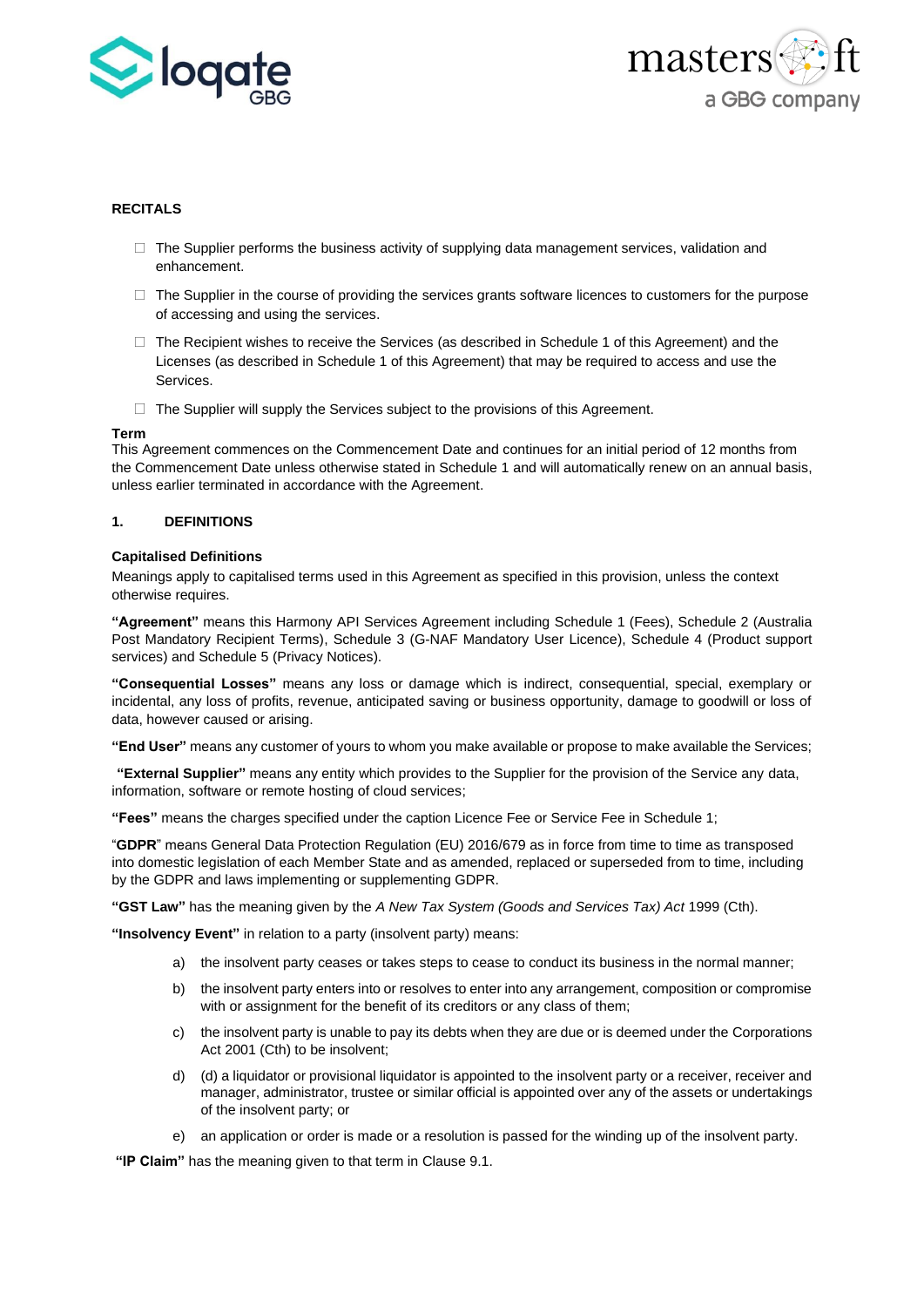



**"Licence"** means any licence in relation to the Services granted by the Supplier to the Recipient, including the Licensed Items;

**"Licensed Items"** means any software, the data contained therein and any related documentation made available by MasterSoft to the Recipient (as described in Schedule 1 - Licensed Items).

**"Licence Term"** means the term described in Item 3 of Schedule 1.

**"Limited Trial"** means use of the Services for a Trial Period, subject to the terms set out at Schedules 1 to 3.

**"Loss"** includes any cost (including reasonable legal costs on a solicitor and client basis, whether incurred by or awarded against the relevant party), expense, loss, damage, charge or liability;

**"Permitted Purpose"** means the permitted purpose as defined in Schedule 1 - Licensed Items.

**"Prohibited Purpose"** means each of the prohibited purpose to sell, transfer, supply or otherwise deal with the Supplier's Solutions. Further defined in Clause 16 of Schedule 2.

**"Purpose"** means the internal business purpose of the Recipient (including assisting with provision of its products and services and engaging with its customers.

**"Representative"** means any officer, employee, consultant, agent, contractor or subcontractor of either of us, who is involved in the activities to which this Agreement relates.

**"Services"** means the supplying of data management services including address validation services (including the provision of the Licenses) and all other services supplied by Mastersoft to the Recipient under or in connection with this Agreement.

**"Service Commencement Date"** means the date specified under the caption Commencement Date in schedule 1;

**"Solution"** means the Supplier's solution (including software, products and / or services) which incorporates, reproduces, embodies or utilises the PostConnect Data or its derivative works, and is licensed to the Recipient under this Agreement.

**"Submitted Transaction"** means a single address selected by a user or customer and submitted through to a back-end system or systems.

**"Supply Documentation"** means each document or reference item containing information or instructions relating to the operation of the Services, provided or disclosed by the Supplier to the Recipient;

**"Support Service"** means any support service specified in Schedule 3 (Support Services);

"**Tax Invoice**" has the meaning given by the GST Law.

"**Trial Period**" means a period limited by time and/or transactions that We provide to You at our absolute discretion, at no fee or charge to you, which may be withdrawn at any time by Us without notice to You.

"**US Privacy and Data Protection Requirements**" means all applicable laws and regulations relating to the processing of personal data and privacy in any relevant jurisdiction, including, if relevant, and/or the California Consumer Privacy Act 2018 (CCPA) (as detailed at Schedule 5) any amendment, consolidation or re-enactment thereof, any legislation of equivalent purpose or effect enacted, and any orders, guidelines and instructions issued under any of the above by relevant national authorities or a judicial authority in the United States.

"**Unexpected Delay**" means any delay in providing the updated Solution that is caused or contributed to by an act or event (including the non-performance of your obligations) that is beyond our control or was not reasonably foreseeable by us at the date of this Agreement.

**"Term"** means the period commencing on the Commencement Date and ending on the expiry of the period specified in Item 3 of Schedule 1;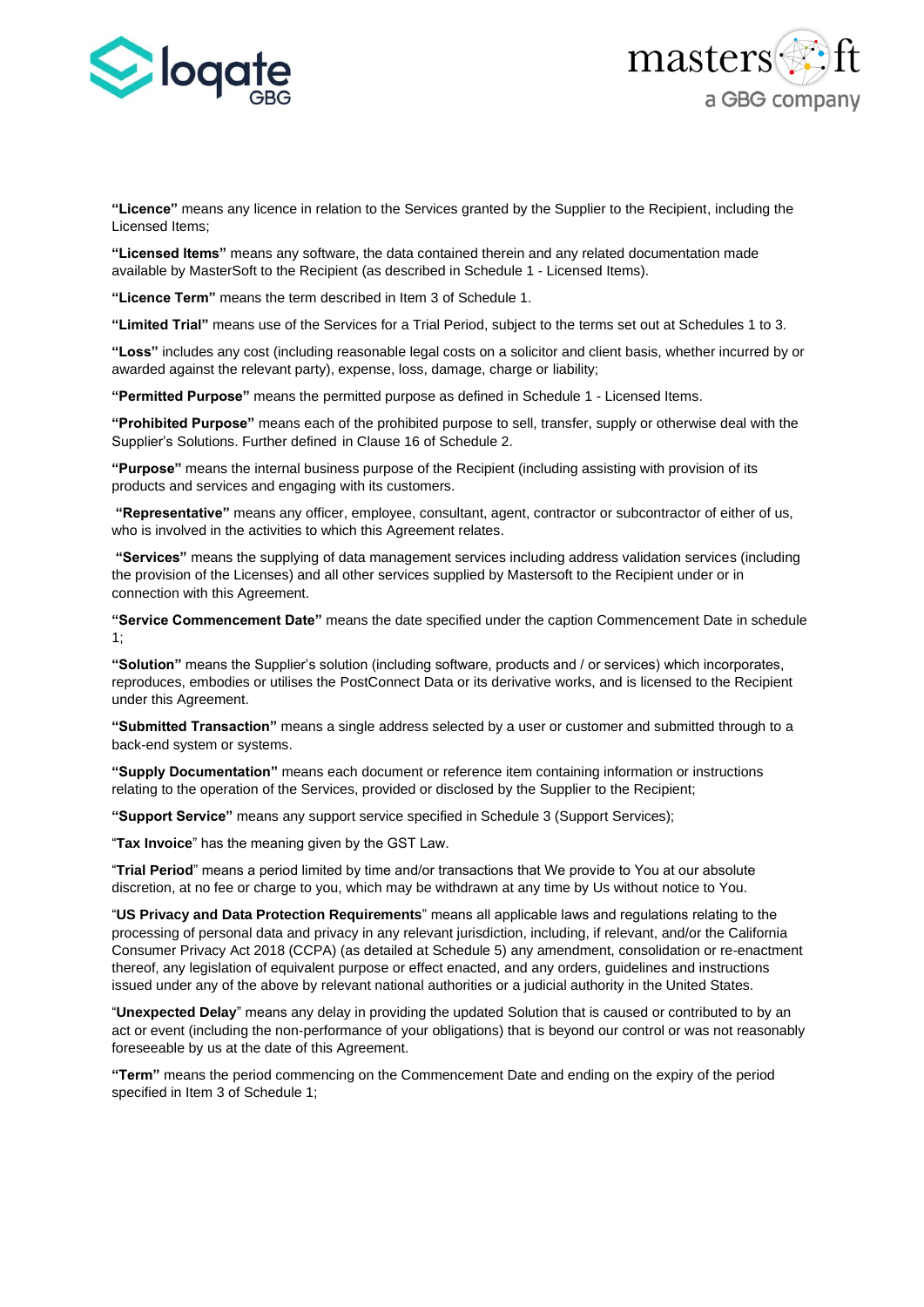



# **2. LICENCE SUPPLY**

## **2.1 Software Licence**

The Supplier grants to the Recipient an irrevocable, non-exclusive and non-transferable licence to use and access the Services during the Licence Term for the Purpose.

## **2.2 Licence Support**

During the Term, the Supplier will provide the Support Service required for the recipient to use and access the Services.

## **3. CHARGES**

- 3.1 The Supplier will issue a Tax Invoice for the Fees which the Recipient must pay within 30 days.
- 3.2 Unless otherwise stated in the Tax Invoice the Fees exclude GST. You agree to pay any applicable GST we may be required to apply to the Fees by law upon provision of a Tax Invoice to you.
- 3.3 The Recipient must pay to the Supplier the Fees, in the amount and on the dates specified under the caption Licence Fee in Items 4 and 5 Schedule 1.
- 3.4 The Supplier and the Recipient will agree a process for monitoring the address lookups using the Service. Where the Recipient can evidence (by reference to the Recipients systems) that address lookups using the Service appear to be, but are not initiated from the Recipient's systems:
	- a) such address lookups will not be classified as Submitted Transactions and will not be included in the calculation of the Licence Fee; and
	- b) the Supplier will work with the Recipient to prevent such address lookups from occurring.

# **4. RECIPIENT RESPONSIBILITIES AND TERMS OF USE**

- 4.1 The Recipient represents and warrants that:
	- a) it has full capacity, power and authority to enter into this Agreement;
	- b) it will fully and completely comply with all of the terms and conditions of this Agreement;
	- c) it will only use the Service for the Permitted Purposes and it will not use the Service for any Prohibited Purpose;
	- d) it will not make any representation, statement or promise in respect of the Service, and has no authority to do so; and
	- e) it has not relied on any representation made by the Supplier in entering into the Agreement.
	- f) Without limiting this clause, the Recipient acknowledges that the Supplier, and any External Supplier, has not made and does not make any representation or warranty as to the accuracy, content, completeness or operation of the Service or to them being virus free.
- 4.2 The Recipient acknowledges and accepts that the Service is not complete and it may contain errors.
- 4.3 The Recipient acknowledges that the Service may include data sourced from third parties. The Recipient agrees to comply with third party terms and conditions which apply to the third party data referenced in this Agreement to the extent that the Recipient has been notified of those terms and conditions and has consented to comply with them.
- 4.4 The Recipient acknowledges that the Services are provided solely for the Recipient's own internal use. The Recipient shall not attempt to nor actually resell, sub-licence, or transfer the Services (or any part or facility of it, including the Output Material) to any third party without first entering into an appropriate agreement signed by an authorised signatory of the Supplier.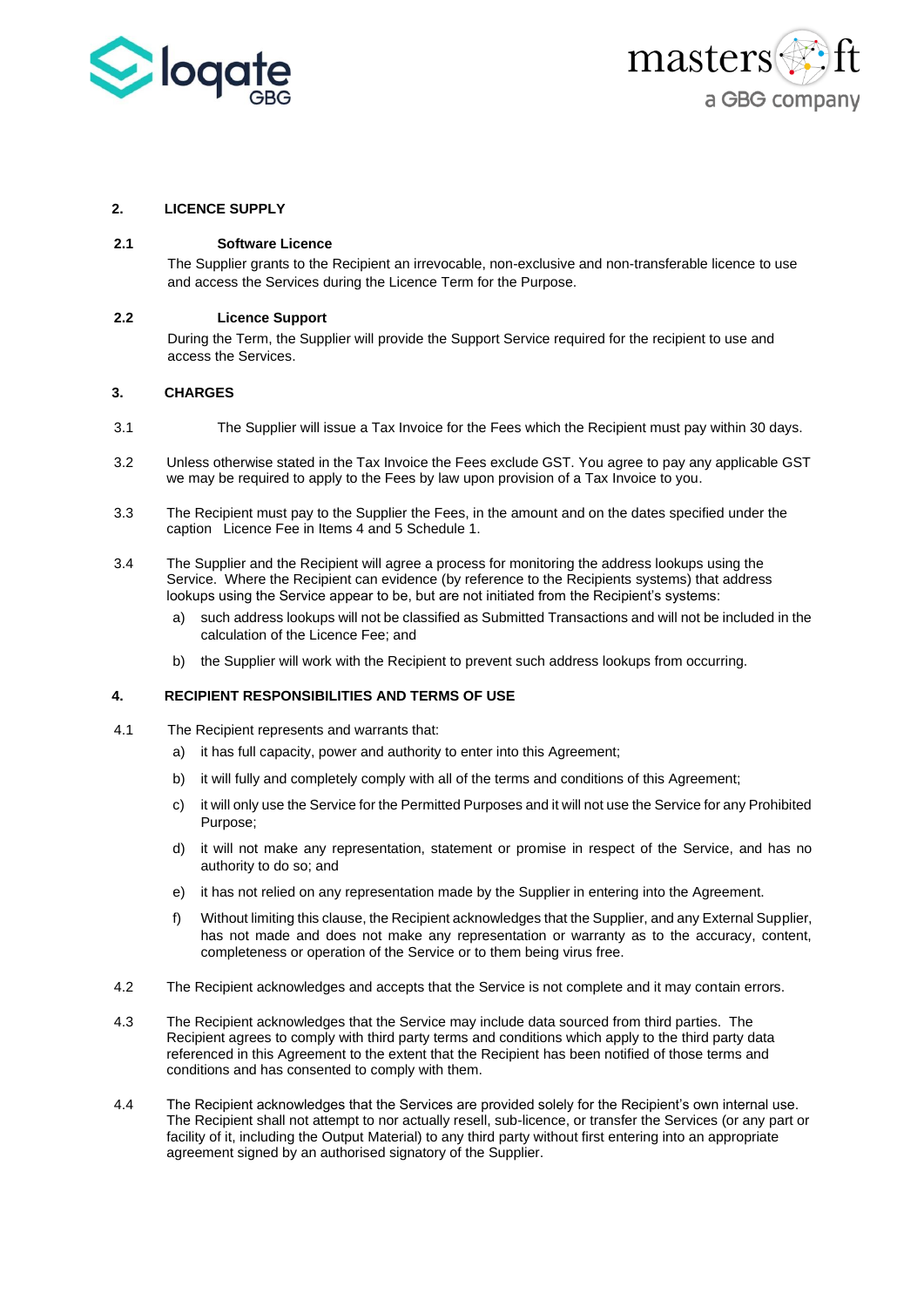



- 4.5 The Recipient agrees that where the Recipient's use of the Services exceeds a sustained 100 transactions per second for two (2) minutes or more without the Supplier's prior written consent, the Supplier shall be entitled to take reasonable steps (including throttling or blocking the Recipient's use of the Services) in order to protect the Supplier's infrastructure and the Supplier's other clients' usage.
- 4.6 The Recipient is responsible for the security and proper use of all user identities (User IDs) and/or passwords used in connection with the Services (including maintaining and enforcing a robust password policy).
- 4.7 The Recipient shall take all necessary steps to ensure that User IDs are kept confidential, secure, are used properly and are not disclosed to any unauthorised parties. For the avoidance of doubt, the Recipient will be responsible for all charges for the Services where its User UD has been used to access the Services.
- 4.8 The Recipient must immediately inform the Supplier if there is any reason to believe that a User ID or password has or is likely to become known to someone not authorised to use it or is being or is likely to be used in an unauthorised way.
- 4.9 The Supplier reserves the right to suspend User ID and password access to the Services at any time the Supplier reasonably considers that there is or is likely to be a breach of security or misuse of the Services and/or to require the Recipient to change any or all of the passwords used by the Recipient in connection with the Services.
- 4.10 The Supplier may suspend all or part of the Services immediately and without notice in the event that the Recipient breaches or the Supplier reasonably suspects that the Recipient has committed a material breach of any term of this Agreement.

# **5. LIMITATION OF LIABILITY**

- 5.1 We are not responsible:
	- a) if you or an End User fails to use the Services in accordance with the Agreement;
	- b) for any fraudulent or other illegal activities conducted by you or an End User in using the Services;
	- c) if any equipment or software including any browser or server software operated by a third party fails, if a computer virus enters your system as a result of the Services, except to the extent it was caused or contributed to by us;
	- d) for any damage to equipment, hardware, programs or data, whether stored or used with the Service or otherwise, including the costs of repairing such equipment or hardware and the costs of recovering such programs or data, except to the extent it was caused or contributed to by us.
- 5.2 To the extent permitted by law, other than to the extent expressly set out in this Agreement, we make no representations or warranties either express or implied, in relation to the quality, merchantability, performance or fitness for a particular purpose of the Services:
	- a) that the Services will meet your requirements;
	- b) that your use of the Services will be uninterrupted or error free or that any errors or defects in the Services will be corrected; or
	- c) regarding the interoperability, compatibility or coexistence of the Service with your operating system or particular network environment or hardware.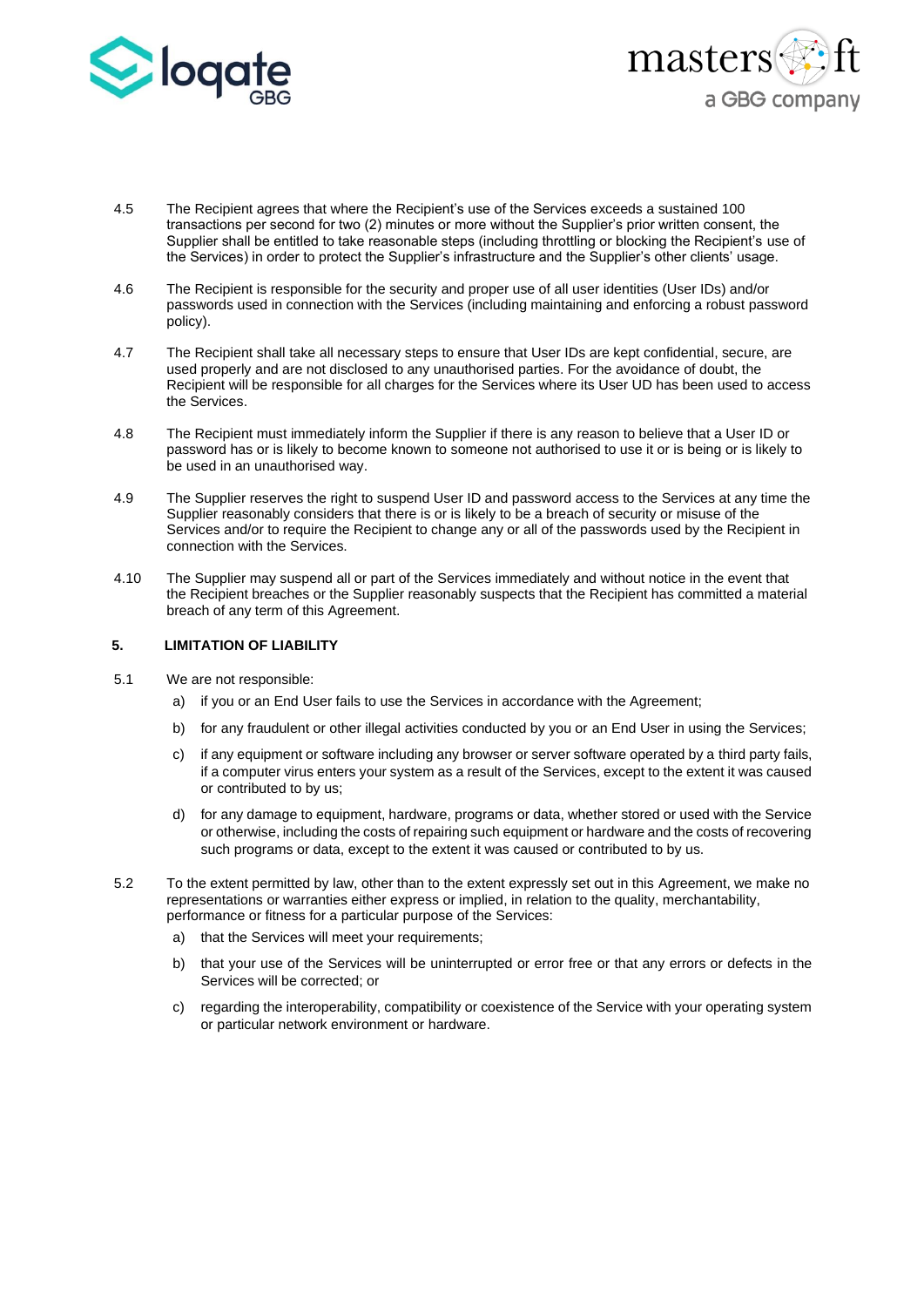



- 5.3 Each party's liability to the other for any Loss or cause of action however arising (including for negligence or under any indemnity) is limited to the amount payable by you under the Agreement during the previous 12 month period.
- 5.4 A party will only be liable to the other party for that proportion of the total Loss that that party has caused or to which that party has contributed.
- 5.5 A party will not be liable for any Loss, or failure to provide the Services which is caused by an Unexpected Delay or which arises as a result of us relying on any false, misleading or incomplete Information or for any Consequential Losses.
- 5.6 The limits on liability in this clause do not apply to any Loss or cause of action arising from an IP Claim, death or personal injury caused by us, our fraud or willful misconduct, or your obligation to pay the Fees.
- 5.7 Each party will indemnify the other party for any Loss incurred by the other party arising out of any death or personal injury, or any fraud or willful misconduct caused by that party.
- 5.8 You indemnify us for any Loss incurred by us as a result from you not using the Service in accordance with the Purpose or failure to pay the Fees.

#### **6. INTELLECTUAL PROPERTY**

- 6.1 All intellectual property rights existing prior to the date of this Agreement shall belong to the party that owned such rights immediately prior to execution of the Agreement. Neither party shall gain by virtue of this Agreement any intellectual property rights owned by the other.
- 6.2 The Services are protected by Intellectual Property Rights; the Recipient must not copy, store, adapt, modify, transmit or distribute the Services except to Users or permit anyone else to do the same.
- 6.3 We and our External Suppliers will retain ownership of all intellectual property in the Services, any Supply Documentation, and variations of the Services (including any amendments, enhancements, modifications or updates).
- 6.4 Any new intellectual property rights in Australia Post PAF created by the Recipient or for the benefit of the Recipient are assigned immediately upon creation to Australia Post Distribution.
- 6.5 You must notify us immediately of becoming aware of any suspected infringement or alleged infringement by an End User or anyone else of the intellectual property rights in the Services. You agree to co-operate with us in relation to any suspected or alleged misuse or infringement involving your End User.

# **7. 7. CONFIDENTIALITY**

- 7.1 Each of us acknowledges that all confidential information disclosed or made available by one party (the Disclosing Party) to the other party (the Recipient) in connection with this Agreement is to be considered confidential and the proprietary property of the Disclosing Party. The Recipient agrees to:
	- a) maintain the Disclosing Party's confidential information in trust and confidence and limit its use to the Purpose set out in this Agreement;
	- b) use at least the same degree of care as it employs in protecting its own trade secrets, proprietary and confidential information from disclosure and unauthorised use, but always at least a reasonable degree of care; and
	- c) not disclose all or any portion of the specifications, techniques and information relating to the Services or the Solution (including the use, functionality or performance of the Solution) to any third parties, other than as permitted by this Agreement.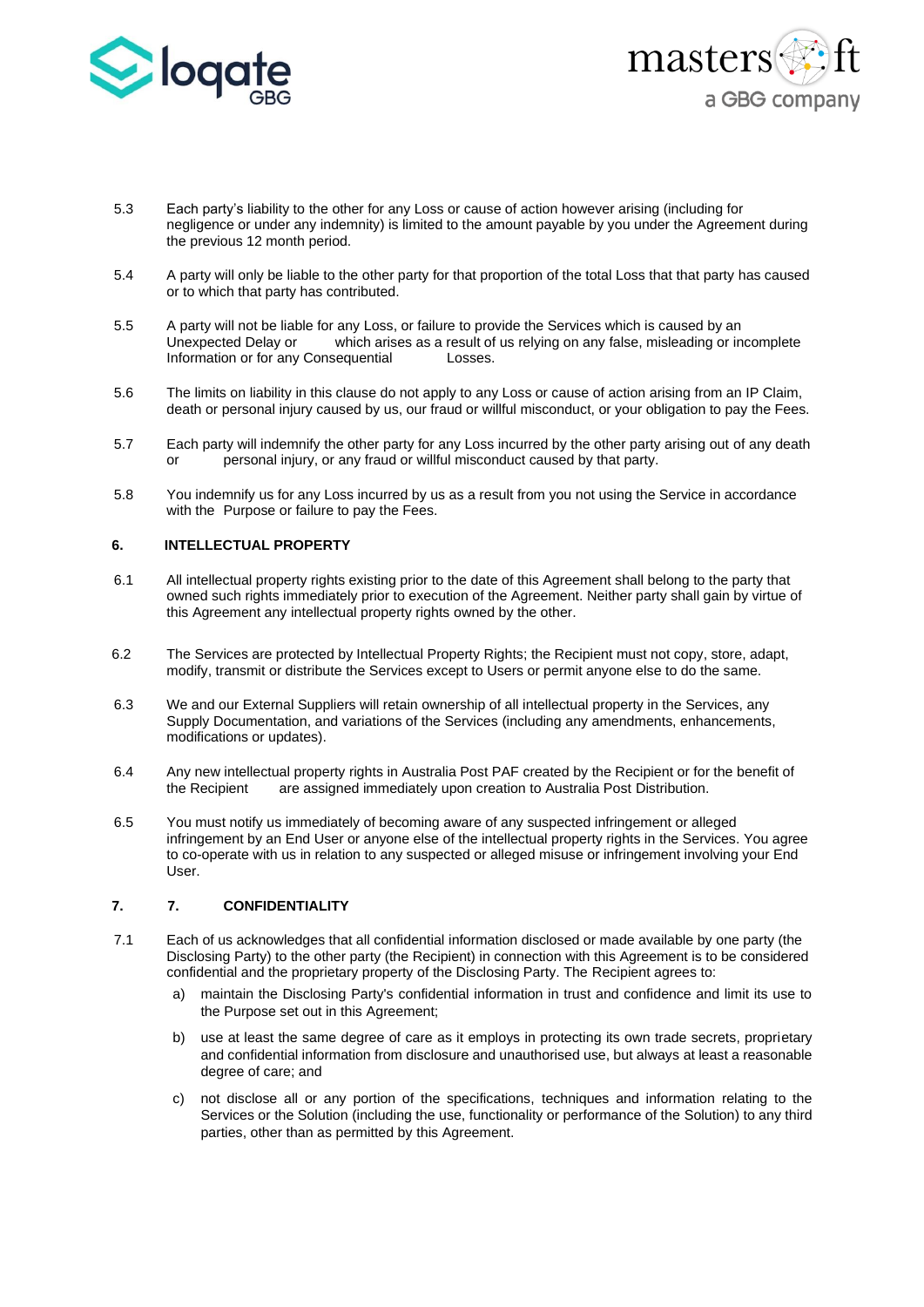



- 7.2 The Recipient may disclose confidential information of the Disclosing Party:
	- a) that is required to be disclosed by applicable law, order of any court, tribunal, authority or regulatory body, rules of any stock exchange or any professional standard, as long as the Recipient:
	- b) discloses only the minimum amount of confidential information required to satisfy the law or rules; and
	- c) before disclosing any confidential information, to the extent permitted by law, gives a reasonable amount of notice to the Disclosing Party and takes all reasonable steps (whether required by the other party or not) to maintain that confidential information in confidence.
- 7.3 The Recipient acknowledges that the confidential information disclosed to it constitutes valuable and proprietary information of the Disclosing Party.
- 7.4 The Recipient acknowledges that damages may not be a sufficient remedy for the Disclosing Party for any breach of the Agreement and the Disclosing Party and its Representatives are entitled to seek specific performance or injunctive relief (as appropriate) as a remedy for any breach or threatened breach of this Agreement by the Recipient or any of its Representatives, in addition to any other remedies available at law or in equity.
- 7.5 Your observations, feedback or comments on the Services or the Solution may be your Confidential information. We may use such observations, feedback and comments for the purpose of improving the Service.

# **8. TERMINATION**

- 8.1 Either party may terminate the Agreement immediately by prior written notice to the other party if:
	- a) the other party commits a breach of the Agreement which is capable of remedy, and fails to remedy that breach within 30 business days from the date the first party notifies the other party of that breach;
	- b) the other party commits a material breach of any of its obligations under the Agreement, which is not capable of remedy;
	- c) there is a change of circumstances beyond our reasonable control (such as regulatory related developments) that prevents us from providing the Services to you; or
	- d) an Insolvency Event occurs in relation to the other party;
- 8.2 Upon termination of the Licence for the Solution, as described in Schedule 2, this Agreement will be automatically terminated.
- 8.3 If the Agreement is terminated in whole or in part under this clause, you must, at your own cost in respect of the terminated Services:
	- a) pay any outstanding Fees to us up to the date of termination;
	- b) cease using the Services and ensure End Users cease using the Service;
	- c) remove the Service and any references to the it from the your website or anywhere else it is located and to certify that removal in writing to us; and
	- d) where requested by us, return or destroy any Supply Documentation or any of our property to us.

## **9. INDEMNITIES**

- 9.1 We will indemnify you against any Loss suffered or incurred by you arising out of any claim that use of the Service in accordance with this Agreement infringes the intellectual property rights or moral rights of any person (IP Claim).
- 9.2 Each party must promptly notify the other of any IP Claim of which it has notice (unless the other party is already aware of the IP Claim). You agree to provide assistance reasonably requested by us to defend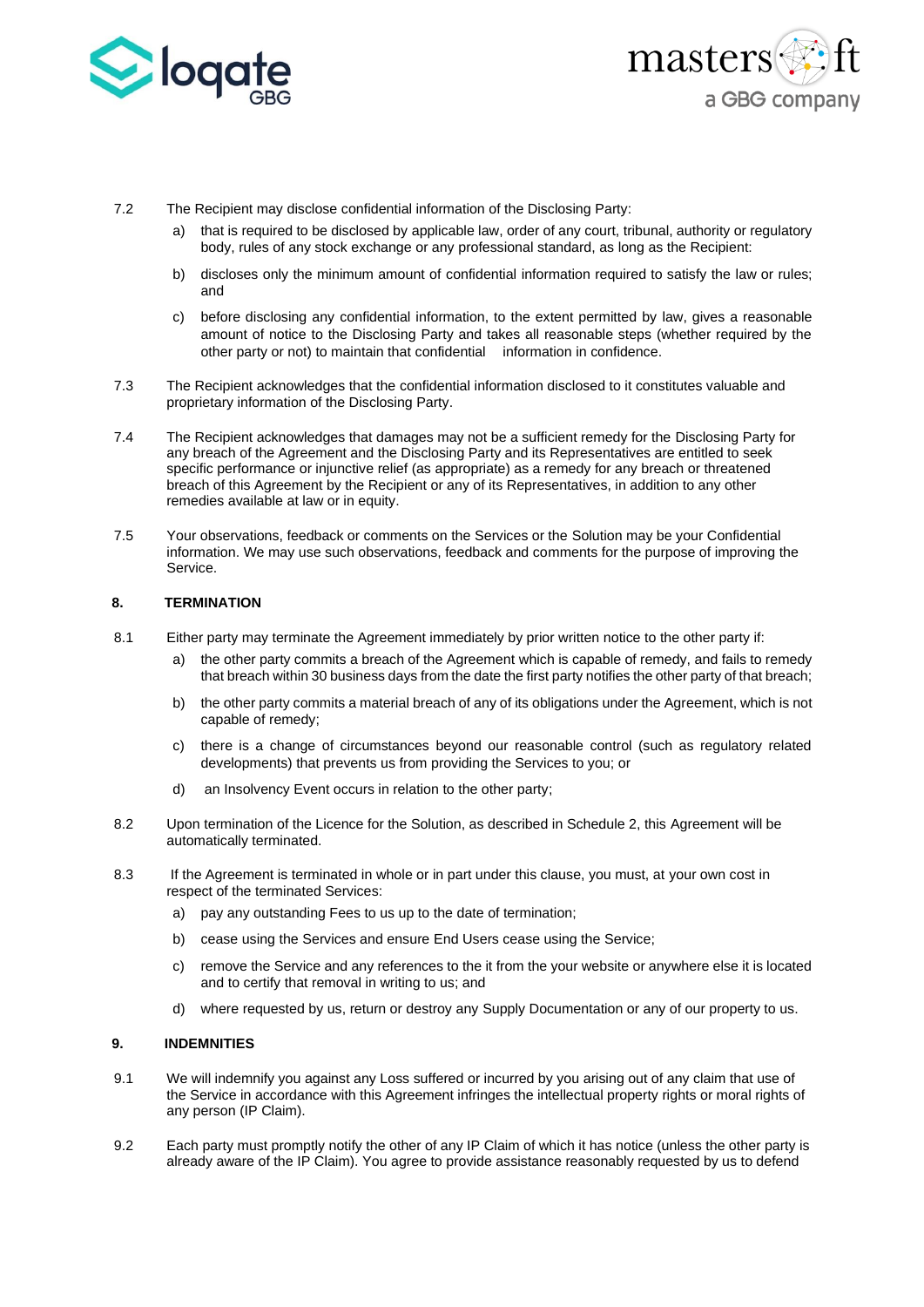



any IP Claim. We will have sole control of the defence of any IP Claim and any resulting settlement negotiations.

- 9.3 If an IP Claim is made, we will (without prejudice to our obligations above) promptly and at our own expense, either:
	- a) procure for you the right to continue to use the relevant Service as contemplated under this Agreement free of any claim or liability for infringement; or
	- b) (replace or modify the relevant Service so that it becomes non-infringing (provided such replacement or modification continues to provide the same performance and functionality and does not adversely affect the use of the relevant Solution or Service);
	- c) and if and only if our efforts to procure the right for you to continue using the Service, or replacement or modification of the Service have been exhausted, terminate this Agreement immediately with written notice to you.
- 9.4 We will have no obligation to defend and indemnify you for any IP Claim to the extent that the IP Claim results from.
	- a) a correction or modification of the relevant Service by a third party authorised by you or not provided or authorized by us;
	- b) use of the relevant Service other than in accordance with the Purpose, our direction or the Agreement; or
	- c) the combination of the relevant Service with any other software or service without our approval.

## **10. WARRANTIES**

- 10.1 Each party represents and warrants that it:
	- a) is entitled to enter into the Agreement and perform its obligations under this Agreement;
	- b) has all licenses, authorisations, consents, approvals and permits required by applicable laws in order to perform its obligations under the Agreement;
	- c) will at all times comply with any applicable laws;
	- d) shall comply with their respective obligations under the applicable Privacy and Data Protection Requirements and the terms of this Agreement including, to the extent applicable, those terms contained in Schedule 5; and
	- e) will at all times have in place appropriate security and virus detection software and processes (such as firewalls) in order to prevent and detect computer viruses and/or unauthorised access to its IT system.
- 10.2 To the extent permitted by law, we disclaim all warranties and conditions, either express or implied, in relation to the Services other than any written warranty made in the Agreement. This includes, without limitation, any warranties in relation to accuracy or availability of the Services. Our total liability for any breach of a term, condition or warranty implied by law and which cannot be excluded is limited to providing the Services again.
- 10.3 You will, and warrant that you will, ensure that the Services and any information any End User acquires by reason of that End User utilising the Services, is used only for the Purpose and otherwise in accordance with the terms of the Agreement.
- 10.4 We represent and warrant that:
	- a) we hold and will at all times maintain all necessary licences and consents to provide the Services;
	- b) in performing our obligations under the Agreement, we will exercise the degree of care, diligence and skill expected of a service provider supplying the same class of Services;
	- c) the Services shall perform materially in accordance with the Supply Documentation; and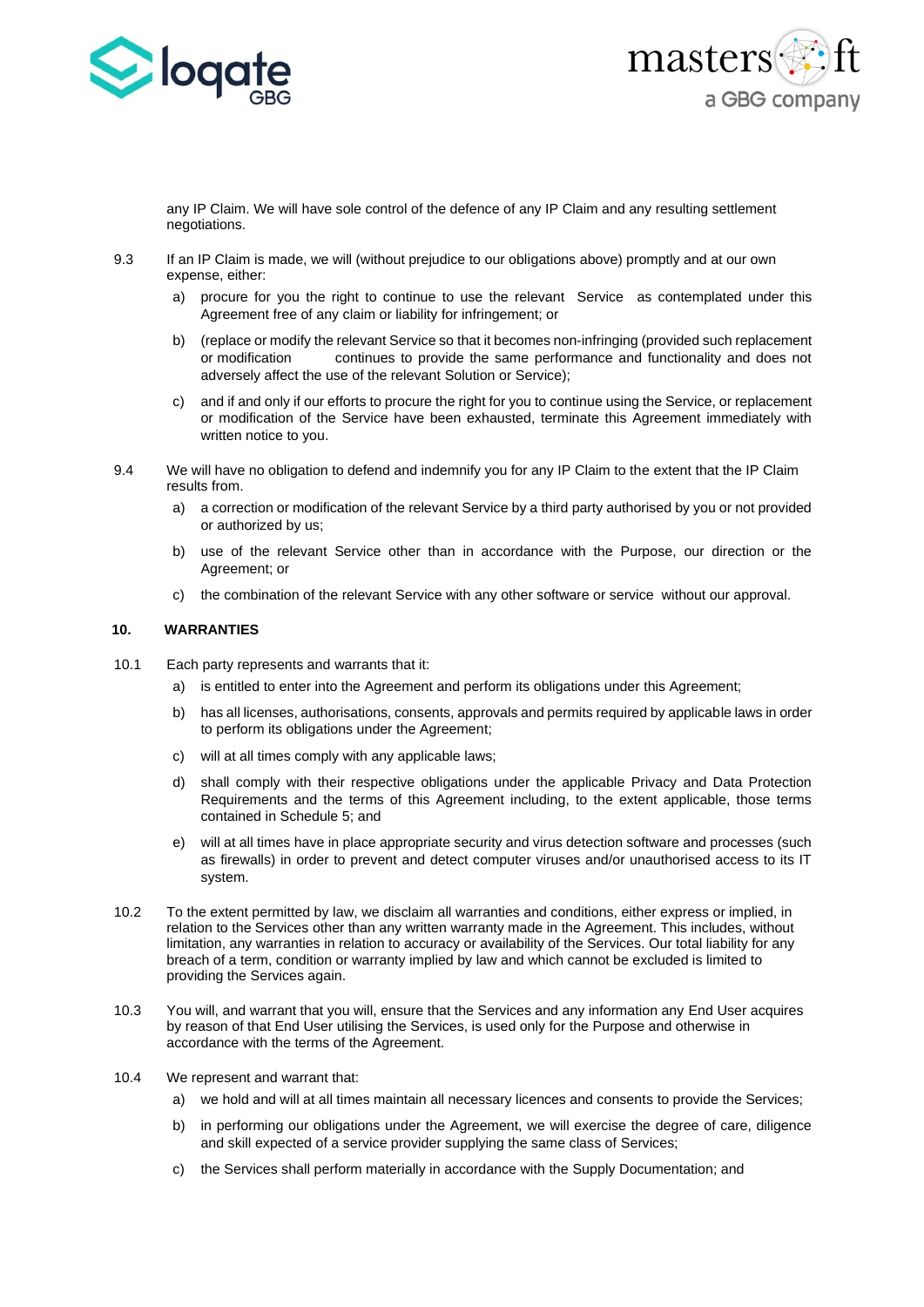



d) we will provide you support and abide by the performance expectations set out in Schedule 3.

# <span id="page-8-0"></span>**11. AUDIT RIGHTS**

- 11.1 The Parties acknowledge and accept that, due to the nature of the Services provided, a mutual audit right is required for each Party (the **"Auditing Party"**) to be able to verify and monitor the other Party's compliance with its material obligations under this Agreement (the **"Audited Party"**)**.** The following provisions of this clause [11](#page-8-0) are to give effect to that requirement.
- 11.2 Upon receipt of the Auditing Party's reasonable request, the Audited Party shall provide the Auditing Party with any documentation or records which are reasonably required to enable the Auditing Party to verify and monitor the Audited Party's compliance with its obligations under this Agreement. Such information and records may be redacted to remove confidential commercial information not relevant to the request.
- 11.3 All information and records shall be provided without undue delay and where possible within 14 days of receipt of such request. The Audited Party shall also notify the Auditing Party of the name of the person within its organization who will act as the point of contact for provision of the information required.
- 11.4 Subject to clauses 11.5 to 11.7, where, in the reasonable opinion of the Auditing Party, such documentation is not sufficient to demonstrate compliance or to meet the Auditing Party's obligations to a regulatory body (or in Suppliers case to a Data Supplier), then the Auditing Party will be entitled, upon reasonable prior written notice and upon reasonable grounds, to conduct an on-site audit of the Audited Party's premises or to appoint a third party auditor to conduct an on-site audit for the purposes of investigating the Audited Party's compliance with its obligations under this Agreement.
- 11.5 Audits shall not be carried out on more than one occasion per year of this Agreement unless the Auditing Party reasonably believes that the Audited Party is in material breach of the Agreement or unless the Auditing Party is required to do so by any regulatory body with competent jurisdiction (or in the case of Supplier, one of Supplier's third party suppliers engaged in connection with the Service). The Auditing Party or its auditor may be accompanied by representatives of any such regulatory body (or Data Supplier in the case of Supplier) in respect of any such audit imposed on the Audited Party.
- 11.6 All audits will be conducted in a manner that does not materially disrupt, delay or interfere with the Audited Party's performance of its business and shall be carried out at the expense of the Auditing Party. Should the audit reveal a material breach of the Agreement by the Audited Party, the Audited Party shall reimburse the Auditing Party for the full cost of the audit.
- 11.7 The Audited Party shall provide the Auditing Party (or any third party auditor as relevant) with full access to its premises, employees, computers, IT systems and records as required for the purpose of any such audit.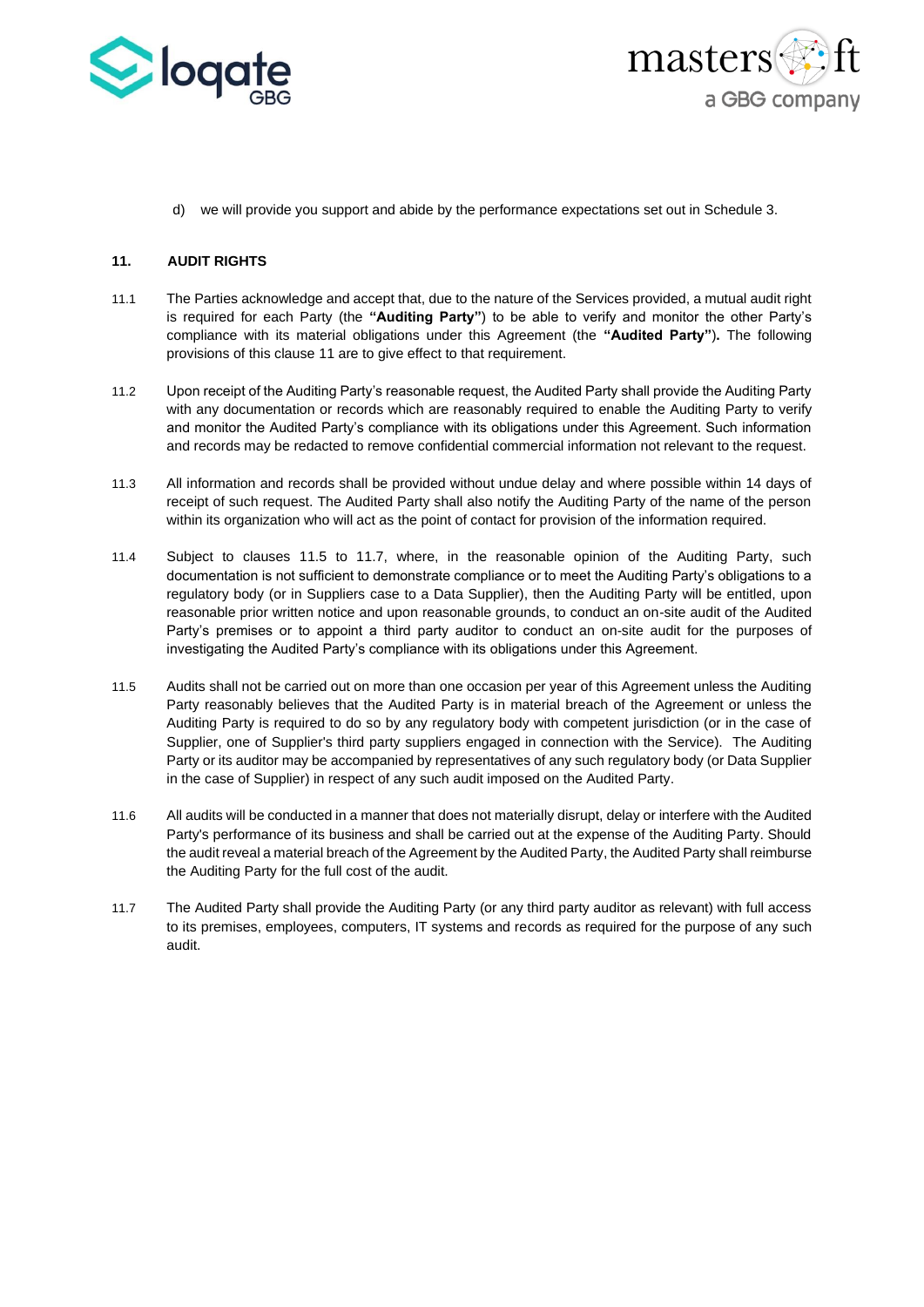



## **12. DISPUTE RESOLUTION**

- 12.1 Each party agrees to:
	- a) in the event of dispute, give prompt notice to the other party with the reasonably detailed particulars of the dispute;
	- b) promptly after the receipt of notice of a dispute, arrange to meet to discuss the dispute and negotiate in good faith to resolve the dispute without resorting to legal proceedings; and
	- c) if the parties are unable to solve the dispute in accordance with the above, use reasonable endeavours to resolve any dispute that arises in connection with the Agreement by mediation before bringing a legal claim or starting legal proceedings against the other.
- 12.2 Nothing in this clause, prevents either party from seeking any urgent interlocutory, injunctive or equitable relief in relation to its rights under the Agreement.
- 12.3 Both parties will pay their own costs in relation to this clause.

## **13. COSTS**

- 13.1 Each party must pay its own costs in relation to:
	- a) (documentation): the negotiation, preparation, execution, performance, amendment or registration of, or any consent give or made; and
	- b) (performance): the performance of any action by that party in compliance with any liability arising,

under this Agreement, or any agreement or document executed or effected under this Agreement, unless this Agreement provides otherwise.

# **14. ASSIGNMENT**

14.1 Neither party may transfer any right or liability under this Agreement without the prior written consent of the other party, which consent will not be unreasonably withheld, except where this Agreement provides otherwise.

## **15. NOTICES**

#### 15.1 Form

Any notice to or by a party under this Agreement must be in writing and signed by the sender or, if a corporate party, an authorised officer of the sender or under the seal of or any power of attorney conferred by the sender.

15.2 Service Method

Any notice may be served by delivery in person or by post or facsimile transmission to the address or number of the recipient as set out in page 1 of this Agreement or as otherwise notified in accordance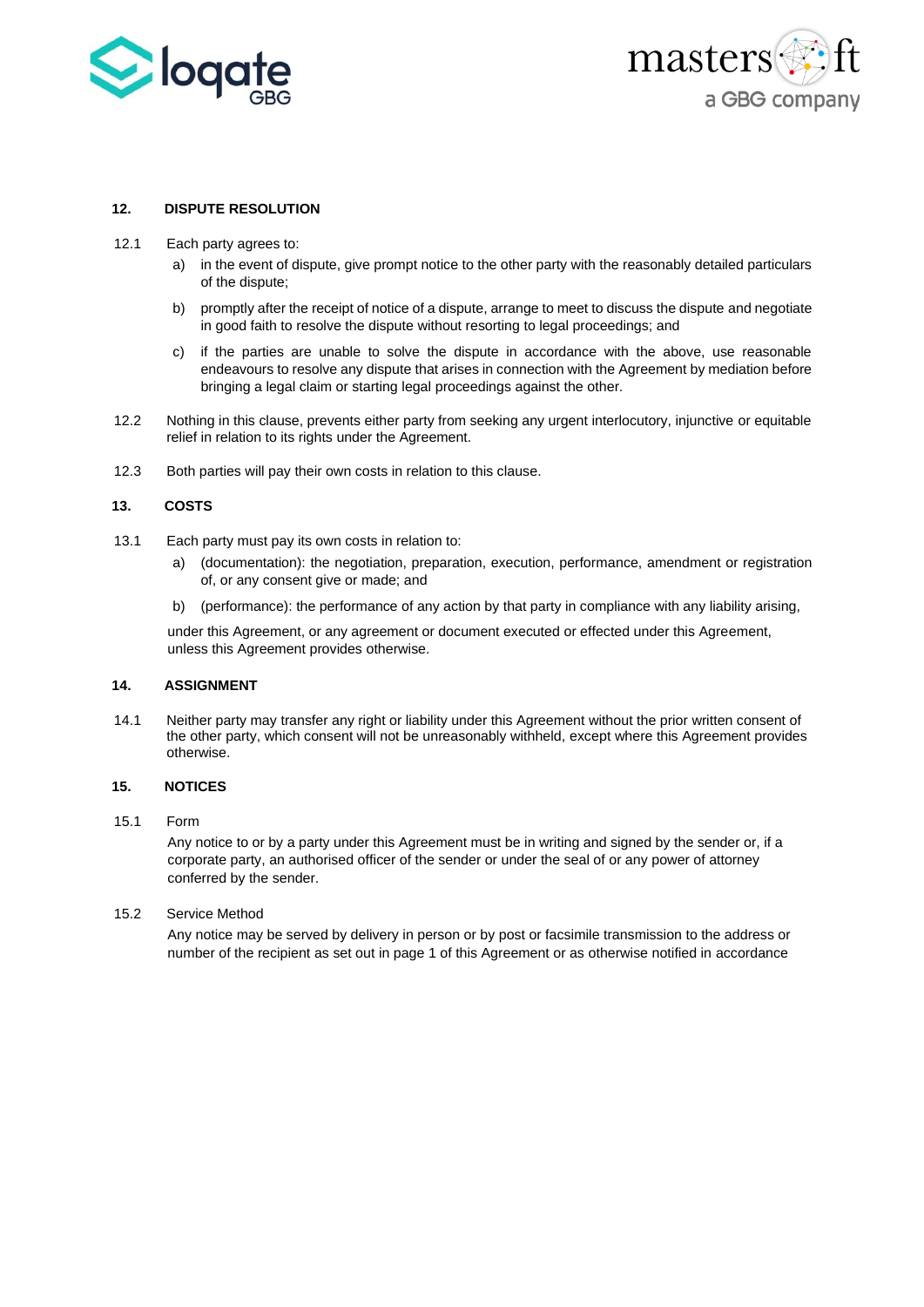



with this Clause 14, and is effective for the purposes of this Agreement upon delivery to the recipient or production to the sender of a facsimile transmittal confirmation report.

## **16. GOVERNING LAW AND JURISDICTION**

## 16.1 Governing Law

This Agreement is governed by the laws of New South Wales and the parties submit to the jurisdiction of its courts.

#### **17. GENERAL PROVISION**

## 17.1 Waivers

Any failure or delay by any party to exercise any right under this Agreement does not operate as a waiver and the single or partial exercise of any right by that party does not preclude any other or further exercise of that or any other right by that party.

# 17.2 Force Majeure

- a) Neither party is liable to the other party for any loss incurred by that other party as a direct result of either party failing or being prevented, hindered or delayed in the performance of its liability under this Agreement by reason of a force majeure event.
- b) The party affected by a force majeure event must as soon as practicable notify the other party in writing of any anticipated delay due to that force majeure event and use all reasonable endeavours to perform its liability under this Agreement.
- c) Either party may terminate this Agreement immediately on providing written notice to the other, if the delay due to the force majeure event continues for a period in excess of the period of 30 days from the date of notification.

# 17.3 Remedies

The rights of a party under this Agreement are cumulative and not exclusive of any rights provided by law.

17.4 Severability

Any provision of this Agreement which is invalid in any jurisdiction is invalid in that jurisdiction to that extent, without invalidating or affecting the remaining provisions of this Agreement or the validity of that provision in any other jurisdiction.

# 17.5 Counterparts

This Agreement may be executed in any number of counterparts, all of which taken together are deemed to constitute one and the same document.

# **18. DICTIONARY**

**"business day"** means a day that is not a Saturday, Sunday or public holiday in Sydney, Australia.

**"confidential information**" means any information relating to the business of the disclosing Party which is not publicly available including, but not limited to, (a) information regarding the business, affairs, customers, clients, suppliers, operations, processes, product information, know-how, technical information, designs, trade secrets or software of the disclosing Party; (b) any information, findings, data or analysis derived from Confidential Information; (c) the existence and terms of this Agreement; and (d) any other information which should otherwise be reasonably regarded as possessing a quality of confidence or as having commercial value in relation to the business of the disclosing Party.

**"customer"** includes any customer, client, contact, licensee, buyer or purchaser, or any employee or agent of any customer within any previous meaning;

**"dollar**" or **"\$"** means the lawful currency of the Commonwealth of Australia at any time;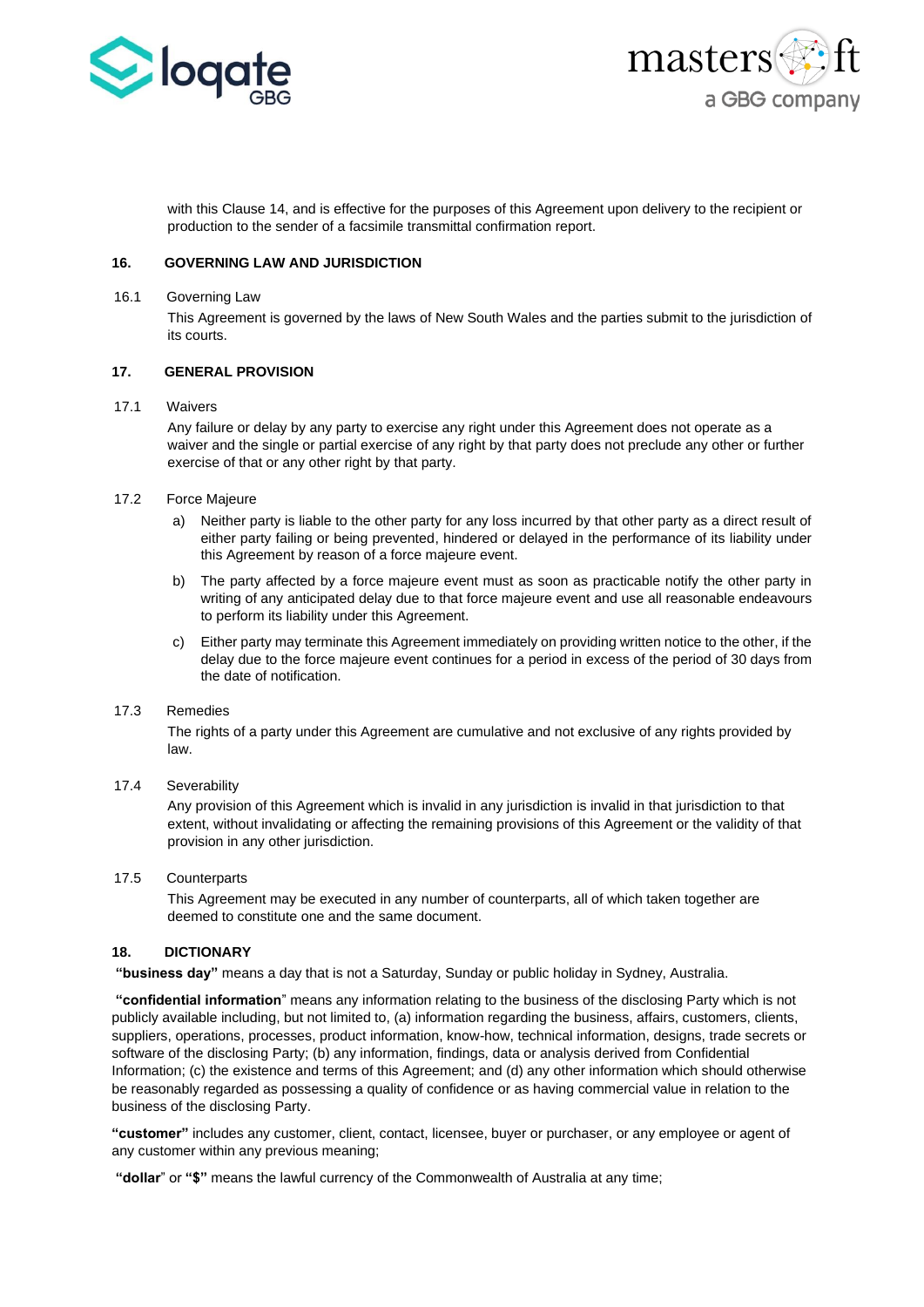



**"force majeure event"** in relation to any person, means any fact beyond the reasonable control of that person which prevents, hinders or delays that person from or in the performance of any liability of that person under any agreement, including:

- a) any act of God, peril of the sea or unavoidable accident of navigation;
- b) war or hostilities, whether declared or undeclared, terrorist action, sabotage, riot, insurrection, civil commotion, malicious damage or national, federal, state, district or local emergency, whether factual or legal;
- c) fire, flood, storm, cyclone, lightning strike, earthquake or landslide;
- d) explosion, epidemic, quarantine, radiation or radioactive contamination;
- e) failure breakdown or shortage of any power, water, communications or other supplies or services from any public utility or supply of fuel, labour or material; and
- f) any governmental requisition or illegality due to change of law;
- g) computer hacking, sabotage or failure by any external party or supplier

but excluding any fact resulting from any action, or omission, of default of that person, or any employee or agent of that person;

**"GST"** means any tax under any GST law as defined in section 195-1 of A New Tax System (Goods and Services Tax) Act 1999;

**"intellectual property" i**n relation to any person means any intellectual , industrial or commercial property, right or interest of that person, whether within or outside Australia, including:

- a) any patent, trade mark, service mark or design;
- a) any copyright, including any future copyright or analogous or similar right;
- b) any utility model, eligible layout right or plant variety right;
- c) any business, trade or commercial name or designation, brand name, domain name, logo, symbol, source indication or origin appellation;
- d) any confidential information;
- e) any other industrial, commercial, agricultural or extractive right derived from intellectual knowledge or activity of any industrial, scientific, literary or artistic nature or description, whether relating to any manufactured or natural product or otherwise, including any works or subject-matter other than works;
- f) any exclusive or non-exclusive licence, licence agreement or other right to use or grant the user of, or to become the registered proprietor or use of, any previous item;
- g) any application for registration, right to apply for or maintain any registration or other right arising under any legal action in relation to any previous item; and
- h) any document of title, letters patent, deed of grant or other document or agreement relating to any previous item, whether registered or unregistered or recorded or unrecorded, stored or incorporated in any medium of any nature or description;

**"software"** in relation to any person, means any computer software developed by or for, owned by or licensed to that person, or any related entity or associate entity of that person, including any application and data for access or use on, through or in conjunction with the internet or any website;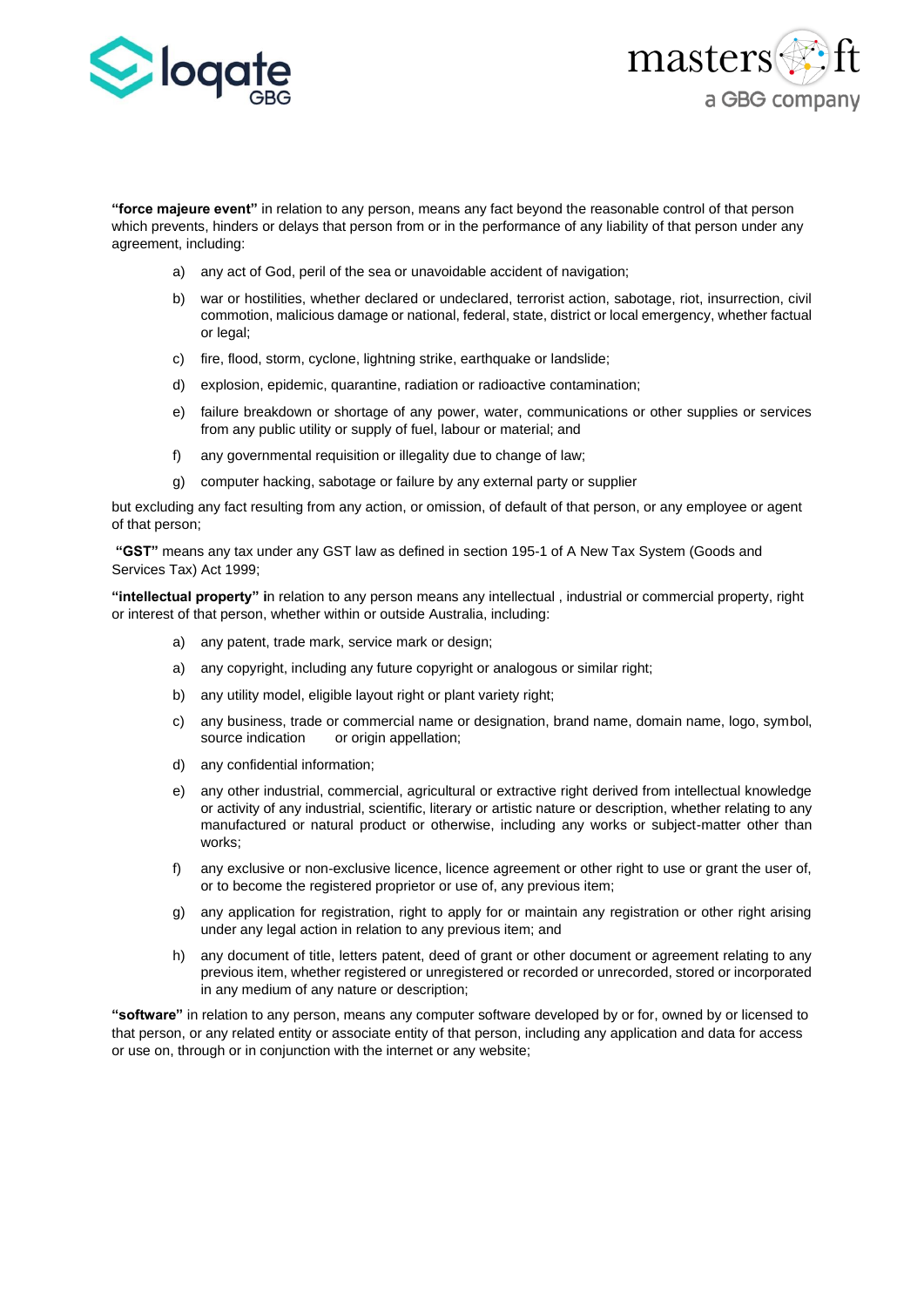



# **Schedule 1 – Fees**

# **1 Commencement Date**

With immediate effect from the time that You complete registration for the Services.

# **2 Licensed Items**

| Item#          | <b>Licensed Items</b>                    | Purpose                       | <b>Submitted</b><br><b>Transactions</b><br>Limit | <b>Service Fee</b><br>exc GST    | <b>Overages</b><br>Rate | Licence<br><b>Term</b> |
|----------------|------------------------------------------|-------------------------------|--------------------------------------------------|----------------------------------|-------------------------|------------------------|
| $\mathbf{1}$   | Address<br>Validation                    | Validate<br>Addresses         | 1,000                                            | \$0 during Limited<br>Trial only | \$0.20                  | 30 days                |
| 2              | <b>Address Cleanse</b>                   | Validate<br>Addresses         |                                                  | $\blacksquare$                   | Contact us              | Not<br>licenced        |
| 3              | Reverse Geocode<br>Address<br>Validation | Validate<br>Addresses         |                                                  |                                  | Contact us              | Not<br>licenced        |
| $\overline{4}$ | <b>Address Parse</b>                     | Structured<br>address data    | $\blacksquare$                                   | $\blacksquare$                   | Contact us              | Not<br>licenced        |
| 5              | <b>Email Validation</b>                  | Validate Email                |                                                  | $\blacksquare$                   | Contact us              | Not<br>licenced        |
| 6              | <b>Phone Validation</b>                  | Validate phone                |                                                  | $\blacksquare$                   | Contact us              | Not<br>licenced        |
| $\overline{7}$ | <b>Business</b><br>Validation            | Validate<br><b>Businesses</b> | $\blacksquare$                                   | $\overline{\phantom{a}}$         | Contact us              | Not<br>licenced        |
| 8              | Match                                    | Match customer<br>records     |                                                  | $\overline{\phantom{a}}$         | Contact us              | Not<br>licenced        |
| 9              | Moved<br>Suppression                     | Enhance<br>address data       |                                                  | $\overline{a}$                   | Contact us              | Not<br>licenced        |
| 10             | Deceased<br>Suppression                  | Enhance<br>address data       |                                                  | $\overline{a}$                   | Contact us              | Not<br>licenced        |
| 11             | What3words                               | Enhance data                  |                                                  | $\overline{\phantom{a}}$         | Contact us              | Not<br>licenced        |
| 12             | NZ property<br>ownership                 | Validate owner                | $\blacksquare$                                   |                                  | Contact us              | Not<br>licenced        |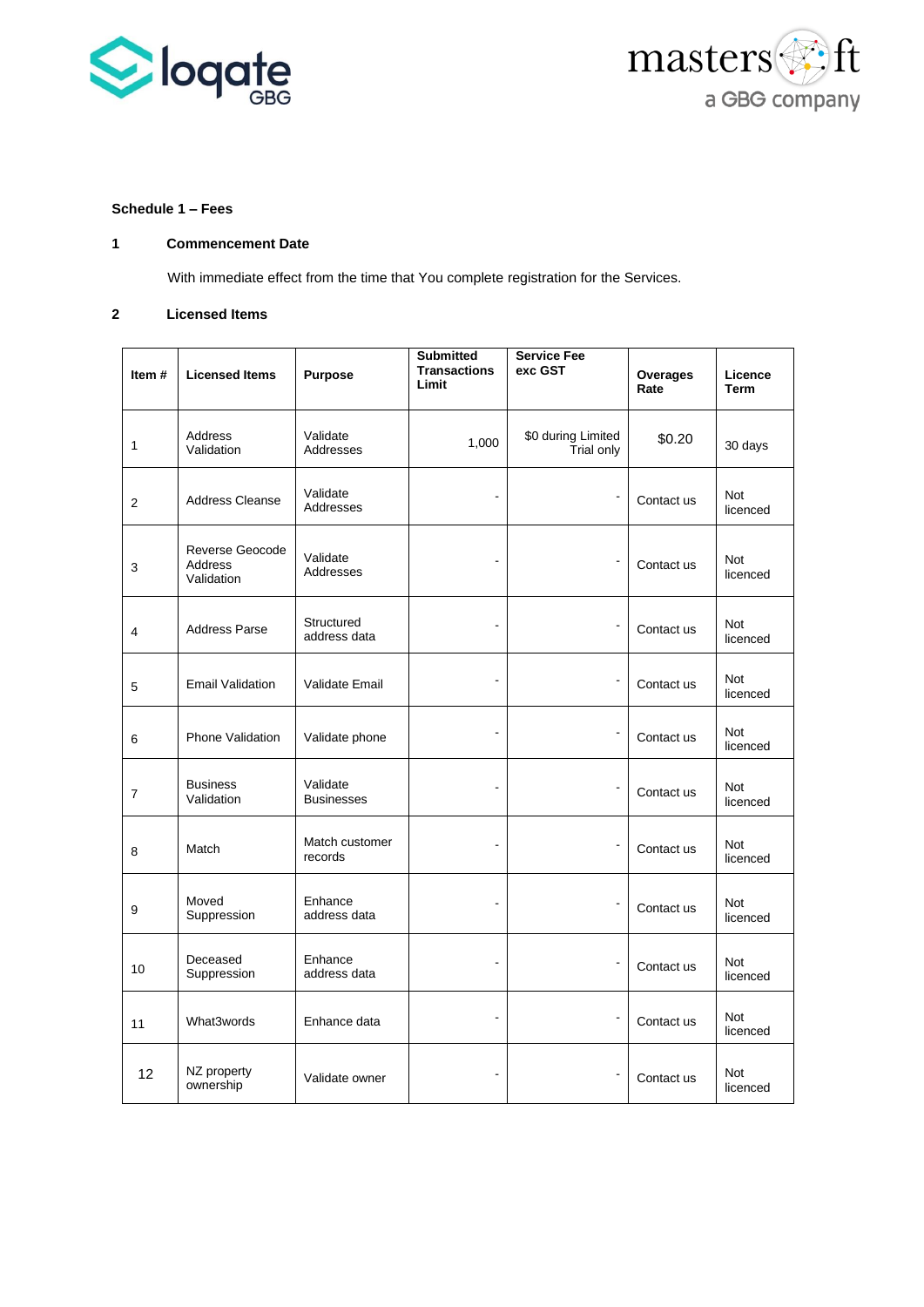



## **3 Licence Term**

The Licence Term commences on the Commencement Date and continues for an initial minimum period of twelve (12) months unless otherwise stated in the Licensed Items Licence Term from the Commencement Date and will automatically renew on an annual basis thereafter; unless terminated earlier in accordance with the Agreement.

#### **4 Service Fee**

The Service Fee applying for the first year alone of the Licence Term commencing from the Commencement Date will be as Item 2 Licensed Items.

The Service Fee due is based on Licence Term; payable annually on the anniversary of the Commencement date.

The Supplier reserves the right to increase and/or change the Service Fee giving 30 days' notice at the commence date anniversary.

#### *Overages*

Additional Submitted Transactions over the Submitted Transactions Limit within a Licence term will be considered Overages. Overages are charged at the Overages Rate plus GST per Additional Submitted Transactions above the Submitted Transactions Limit and will be invoiced by the Supplier monthly.

## **5 Transactions**

Transactions are considered Submitted Transactions for billing purposes for Harmony API if:

- a. the Harmony API retrieve call has been installed by you, the number of Submitted Transactions received from the retreive call will be chargeable. This appears in billing as 'transactions';
- b. the Harmony API retrieve call is not installed; then 20% of the total number of find calls will be chargeable. This appears in billing as 'lookups'.

Installing the retrieve call is the expected method. This clause exist to provide billing clarity should an installation not be as expected.

The Supplier provides access to a self-service portal to enable you access to the Submitted Transaction report; and a notification will be sent to you at usage intervals between 50% and 100% of your annual volume of submitted transactions has been consumed.

You can add additional notifications if you require these.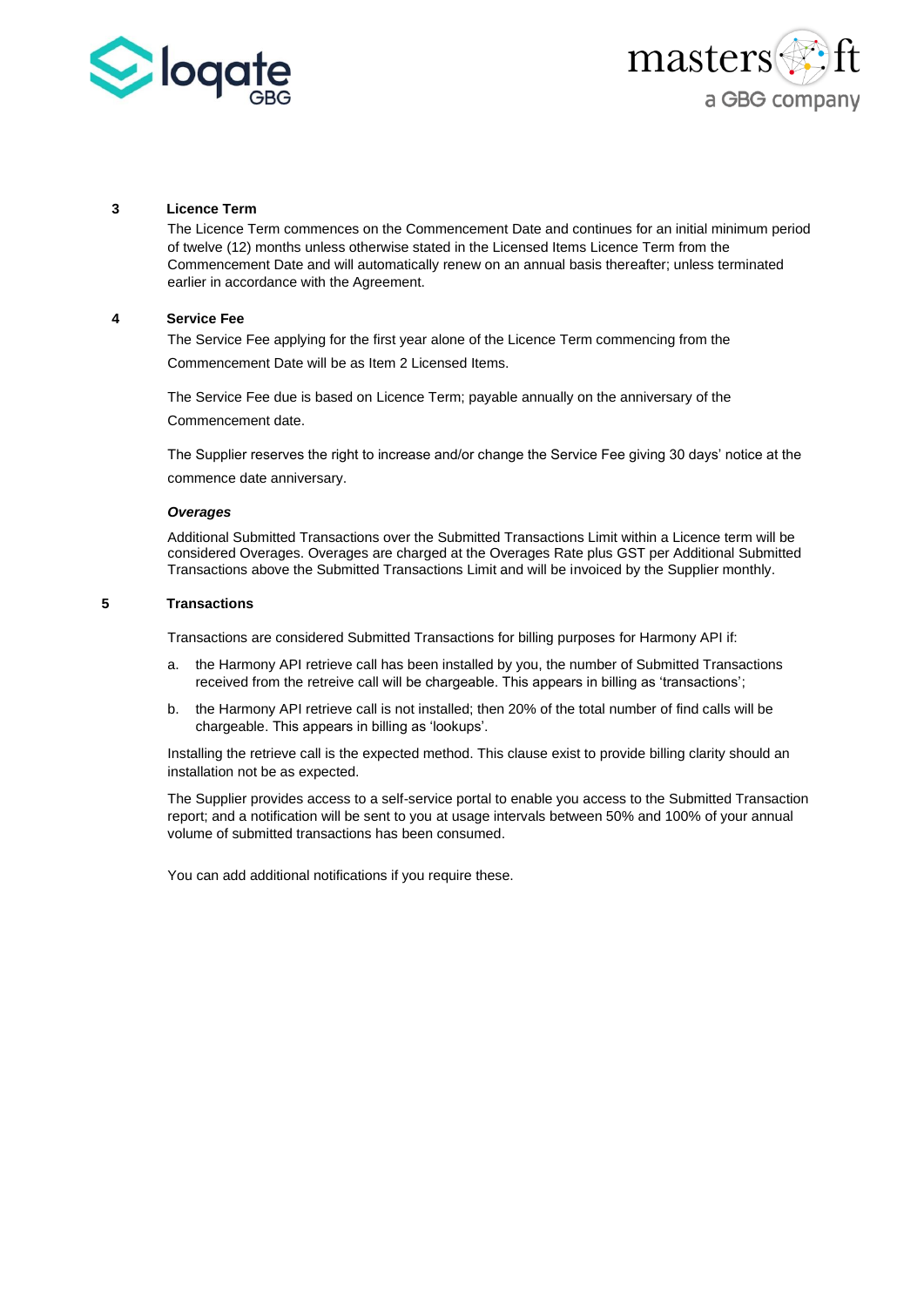



#### **6 Additional terms for international address services**

a) Mastersoft and its parent entity GBG manage global datasets requiring each country and/or dataset requiring us to maintain additional terms for our end users (You).

The Additional terms for international address services are pass down terms supplied to us by our data suppliers in entirety. We've have tried to simplify it as best we can.

For the Harmony API product, these Additional Terms are located at our webpage for Location Capture, at:<https://www.gbgplc.com/en/legal-and-regulatory/additional-terms/captureplus/> and/or are contained as a Schedule of this agreement.

*Tick applicable datasets*

- $\triangleright$  Australia Post Mandatory Recipient Terms (Schedule 2 of this agreement)
- $\mathbb{I}$  G-NAF Mandatory User Licence (Schedule 3 of this agreement)
- Canada Post Data | ID Numbers 200333 & 200392
- Germany PARCEL LOCKER DATA GERMANY | ID NUMBER 201201
- Global Address (AZ) 200940
- Global Address (U) 200947
- Global USA | ID number 101576
- GLOBAL ADDRESS S48 | ID NUMBER 201377
- MULTIPLE RESIDENCE DATA | ID NUMBER 100548 100550 & 100556-100557
- NEW ZEALAND POST DATA | ID NUMBER 200949
- UK ROYAL MAIL PAF | ID NUMBER 100533-100535, 100540, 100542, 100537, 100556, 100557, 100562-100564, 100567& 200335
- UPRN & LAT/LONG | ID NUMBER 201141

Additional Terms for each country and/or dataset are also available at:

<https://www.gbgplc.com/en/legal-and-regulatory/additional-terms/>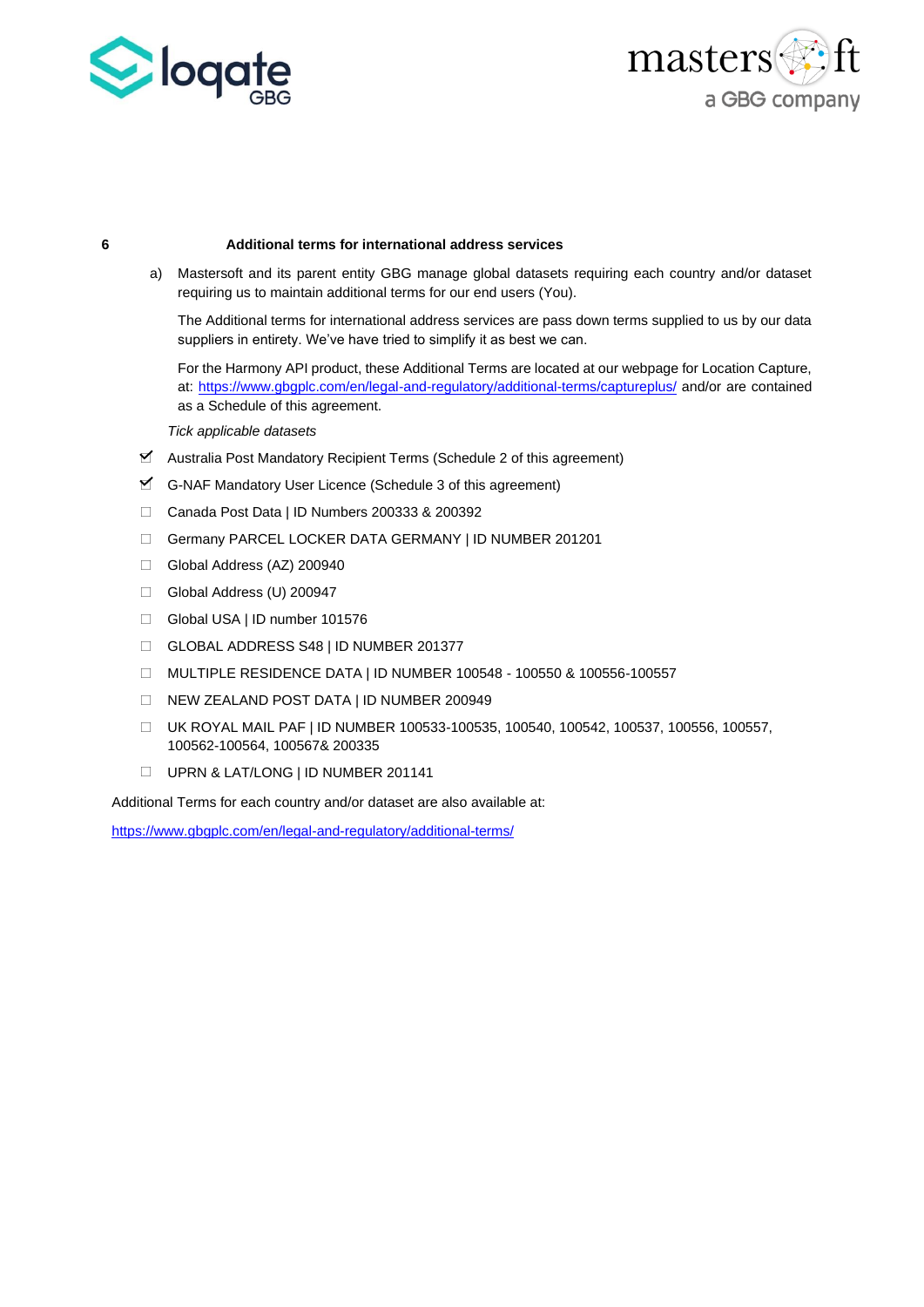



#### **Schedule 2 – Australia Post Mandatory Recipient Terms**

#### **1. Definitions**

#### **Capitalised Definitions**

Meanings apply to capitalised terms used in this Agreement as specified in this provision, unless the context otherwise requires.

**"AMAS"** means the Australia Post Address Matching Approval System, which is the AMAS Program.

**"AMAS Approved Software"** means the version of software produced by the Supplier that encapsulates or uses the PostConnect Data and approved by Australia Post in accordance with AMAS which (when used in conjunction with the PAF) can Validate, match and correct address files, and append correct DPIDs, the software shall include any modifications to that software or new releases or versions of that software approved by Australia Post.

**"Claim"** means any allegation, debt, cause of action, liability, claim, proceeding, suit or demand of any nature howsoever arising and whether present or future, fixed or unascertained, actual or contingent, whether at Law, in equity, under statute or otherwise.

**"Corporate Group"** means a group of Single Legal Entities consisting of the Corporate Group Owner and up to nine nominated Subsidiaries (as defined in the Corporates Act) of the Corporate Group Owner.

**"Corporate Group Owner"** means a Single Legal Entity that is the Holding Company (as defined in the Corporations Act) of each of the other entities of the Corporate Group.

"**Delivery Point Identifier**" or "**DPID**" means an eight character code which has been developed by Australia Post to enable delivery points to be uniquely identified.

"**Existing Address Database**" means an address owned or provided by the Recipient or a third party (including but not limited to an address which may be provided in a database, list, file or similar or provided as part of an interactive address capture process described as a "rapid" product as described in the AMAS Developers Guide) but which expressly excludes the PostConnect Data.

**"List Creation**" means the use of the Supplier Solution by the Recipient to create a new record or records containing address information or to enter a new address for an existing record provided that:

- a) the Recipient only uses the Supplier Solution to Validate the address information for the record on or about the same time as the address is collected and entered into the Recipient's records;
- b) the records created by the Recipient this way must not include any information from the PostConnect Data (including but not limited to DPID) other than the address information; and
- c) the Recipient must not represent that its records have been verified against the PostConnect Data.

**"Loss"** includes any cost (including reasonable legal costs on a solicitor and client basis, whether incurred by or awarded against the relevant party), expense, loss, damage, charge or liability;

**"Permitted Purpose"** and **"Prohibited Purpose"** are defined in Clauses 15 and 16, respectively, of this Schedule 2.

**"Personal Information"** has the meaning given to that term in the Privacy Act 1988 (Cth).

**"Postal Address File" or "PAF" or "PAF Basic"** means the Postal Address File which is a database created by Australia Post containing information on addresses to which Australia Post may deliver mail, the information associated with each address record on the PAF consists of:

- a) a DPID; and AUSTRALIA POST
- b) the address details in a correct address format; and
- c) reference files that contain common variations to the address details.

**"PostConnect Data"** means each data set which is supplied and licensed to the Supplier by Australia Post, and licensed by the Supplier to the Recipient, as specified Schedule 1.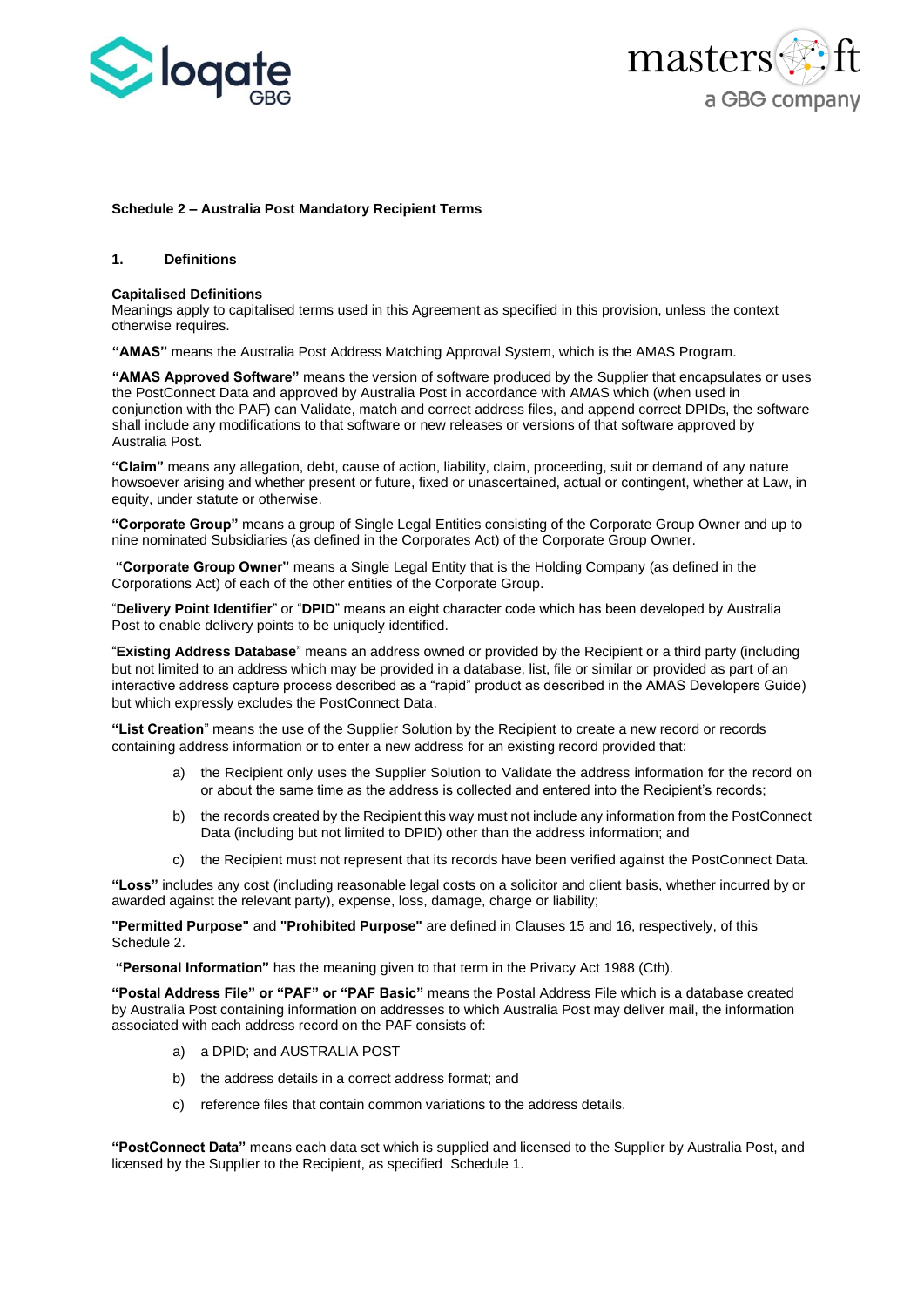



**"Privacy Law"** means the Privacy Act 1988(Cth) and any legislation from time to time in force in any Australia affecting privacy ,Personal Information or the collection, handling, storage, processing, use or disclosure of Personal Information.

**"Related Body Corporate"** has the meaning set out in section 50 of the Corporations Act 2001.

**"Single Legal Entities**" means an individual person, body corporate or other legal entity.

**"Solution"** means the Supplier's solution (including software, products and / or services) which incorporates, reproduces, embodies or utilises the PostConnect Data or its derivative works, and is licensed to the Recipient under this Agreement.

"**Validate**" means matching, correcting (including adding missing data to an existing address), manipulating, sorting, comparing and/or validating an Existing Address Database, and Validation and Validating have corresponding meanings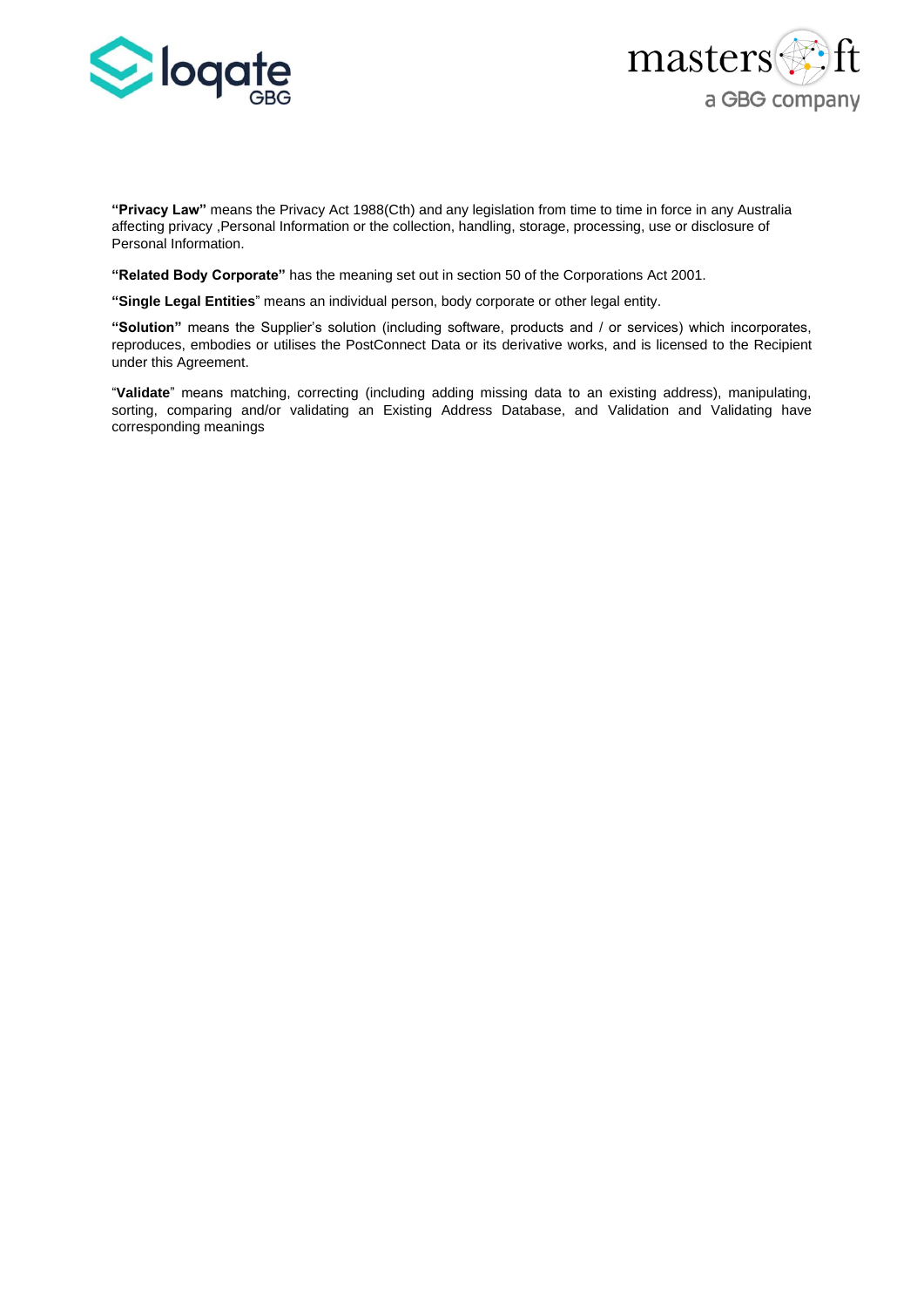



## **2. Licence**

- 2.1 Supplier grants to the Recipient a non-exclusive, non-transferable, revocable licence for the Licence Term to use the Solution solely for the Permitted Purposes in respect of each applicable Schedule in accordance with the terms and conditions set out in this Agreement and the applicable Schedule, subject to any conditions and restrictions specified in the Permitted Purpose.
- 2.2 If a Schedule includes other terms and conditions, then those terms and conditions will apply, but only in respect of that Schedule.
- 2.3 Any rights not specifically granted to the Recipient under this Agreement are reserved to the extent permitted by law. Without limiting the previous sentence, the Recipient must not use the Solution for any Prohibited Purpose. To the extent that a particular purpose falls within the definition of both a Permitted Purpose and a Prohibited Purpose in a Schedule, such purpose is considered a Prohibited Purpose for the purposes of that Schedule.
- 2.4 For the avoidance of doubt, the Recipient shall not:
	- a) reproduce, copy, modify, amend, assign, distribute, transfer, sub-license, reverse assemble or reverse compile, merge or otherwise deal with, exploit or commercialise the whole or any part of the PostConnect Data (or directly or indirectly allow or cause a third party to do the same) including by using the PostConnect Data to derive other solutions (including software, products and/or services) unless expressly stated otherwise in this Agreement; and
	- b) create a Product (as defined below) or other derivative works from the PostConnect Data to commercialise as their own, unless that Product is solely for one of the Permitted Purposes. "Product" means anything produced by the Recipient which consists of, incorporates or is created using any part of the PostConnect Data and which may be produced in any form, including any device, solution, software or database and which may be in written form or produced electronically.
- 2.5 This Clause 2 (and the Prohibited Purposes) does not prevent the Recipient from disclosing PostConnect Data to the extent that it is required or authorised by law to disclose the PostConnect Data, provided that the Recipient uses all reasonable and legal means to minimise the extent of disclosure, and require the recipient to keep the PostConnect Data confidential.

## **3. Warranties and Acknowledgements**

- 3.1 The Recipient represents and warrants that:
	- a) it has full capacity, power and authority to enter into this Agreement;
	- b) it will fully and completely comply with all of the terms and conditions of this Agreement;
	- c) it will only use the Solution for the Permitted Purposes and in accordance with the terms and conditions set out in this Agreement;
	- d) it will not use the Solution for any Prohibited Purpose;
	- e) it will not make any representation, statement or promise in respect of Australia Post, and has no authority to do so; and
	- f) it has not relied on any representation made by Australia Post in entering into the Agreement.
- 3.2 Without limiting this clause, the Recipient acknowledges that Australia Post has not made and does not make any representation or warranty as to the accuracy, content, completeness or operation of the PostConnect Data or to them being virus free.
- 3.3 The Recipient acknowledges and accepts that the PostConnect Data is not complete and it may contain errors.
- 3.4 The Recipient acknowledges that the PostConnect Data may include data sourced from third parties. The Recipient agrees to comply with third party terms and conditions which apply to the third party data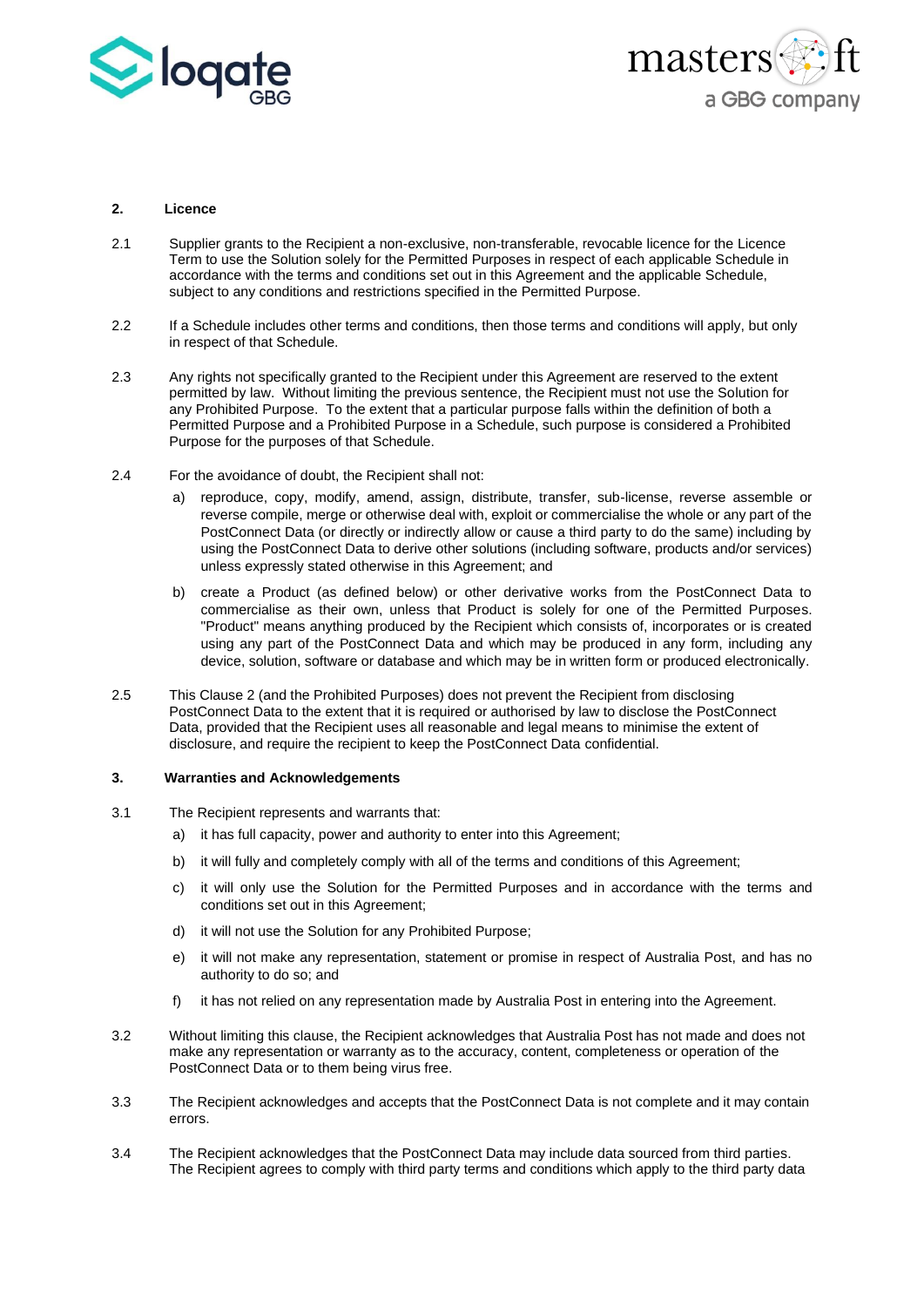



referenced in this Agreement to the extent that the Recipient has been notified of those terms and conditions and has consented to comply with them.

## **4. Confidentiality and Security**

- 4.1 The Recipient must ensure that while the Solution is in its possession or control:
	- a) it provides proper and secure storage for the Solution; and
	- b) use the same level of security to protect the Solution that it uses to protect its own confidential information (but no less than the level of security a reasonable person would take to protect the confidential information);
	- c) it takes all reasonable steps to ensure that the Solution is protected at all times from unauthorised access, misuse, damage or destruction.
- 4.2 Confidentiality and security obligations apply to all forms of media upon which the Solution is kept or transmitted.
- 4.3 The Recipient will ensure that all copies of the Solution are dealt with in accordance with the Supplier's or Australia Post's reasonable directions.
- 4.4 This Clause 4 will survive termination or expiry of the Agreement.

#### **5. Privacy**

- 5.1 The parties acknowledge that while the Solution may not, on its own, constitute Personal Information, its use may result in the identity of individuals being reasonably ascertainable.
- 5.2 The Recipient agrees:
	- a) that it is responsible for ensuring that its exercise of rights under this Agreement and the use of the Solution do not infringe any Privacy Law;
	- b) to use or disclose Personal Information obtained during the course of this Agreement only for the purposes of this Agreement;
	- c) to take all reasonable measures to ensure that Personal Information in its possession or control in connection with this Agreement is protected against loss and unauthorised access, use, modification, or disclosure;
	- d) not to do any act or engage in any practice that would breach any Privacy Law;
	- e) to immediately notify the Supplier if the Recipient becomes aware of a breach or possible breach of any of the obligations contained in, or referred to in, this clause whether by the Recipient, its Related Body Corporate or any of its Representatives;
	- f) to cooperate with any reasonable demands or inquiries made by Australia Post on the basis of the exercise of the functions of the Office of the Australian Information Commissioner (OAIC) under Privacy Law or the Postal Industry Ombudsman under the Australian Postal Corporation Act 1989;
	- g) to ensure that any person who has access to any Personal Information is made aware of, and undertakes in writing, to observe Privacy Law and other obligations referred to in this clause;
	- h) to comply, as far as practicable, with any policy guidelines issued by the OAIC from time to time relating to the handling of Personal Information; and
	- i) to comply with any direction given by Australia Post to observe any recommendation of the OAIC or the Postal Industry Ombudsman relating to acts or practices of the Recipient that the OAIC or the Postal Industry Ombudsman consider to be in breach of the obligations in this clause.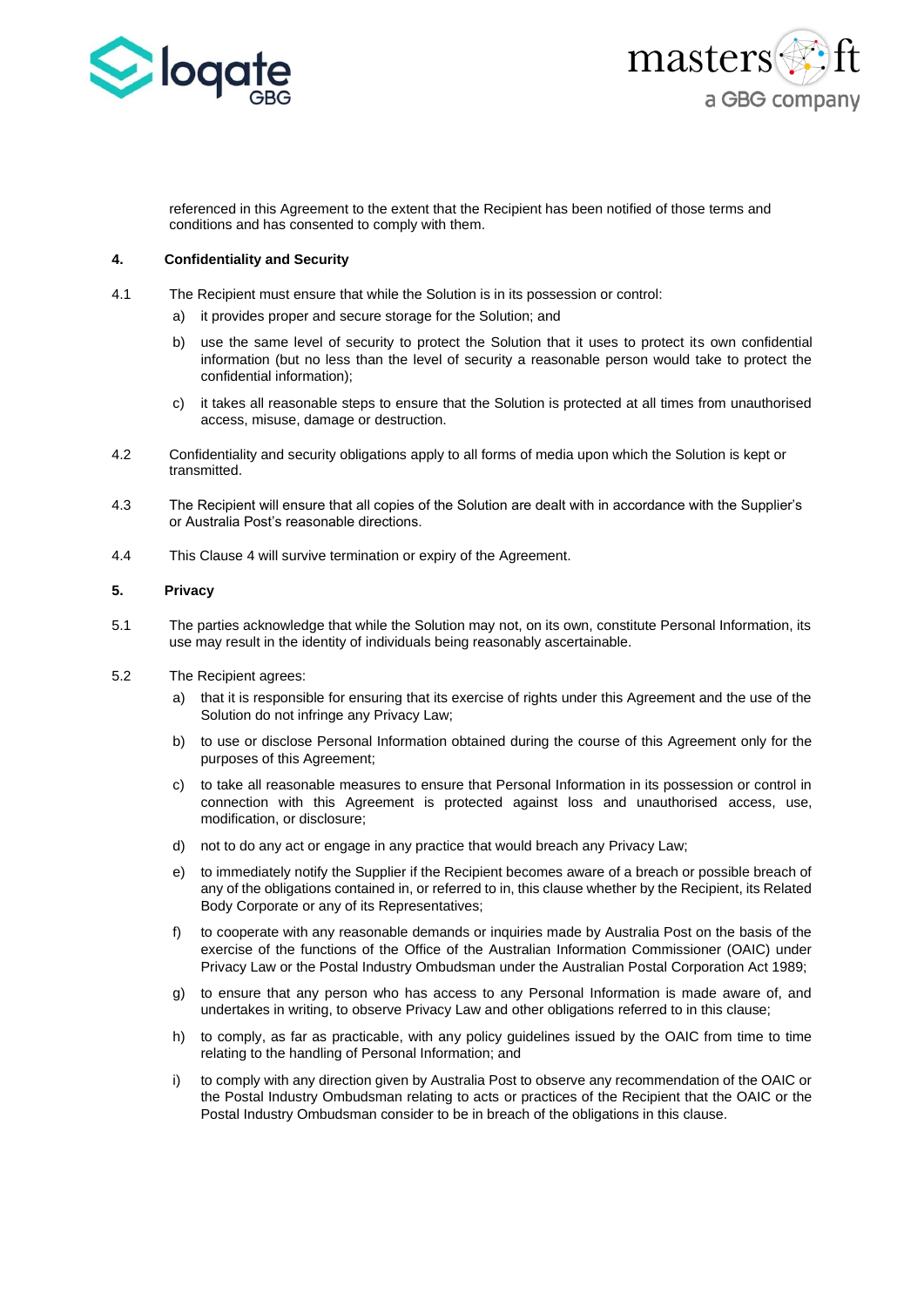



5.3 This Clause 5 will survive termination or expiry of the Agreement.

#### **6. Intellectual Property Rights**

- 6.1 The Recipient agrees that all intellectual property rights in the PostConnect Data are and shall remain the sole property of Australia Post or its Suppliers.
- 6.2 The Recipient must notify the Supplier as soon as practicable if it becomes aware of any actual, suspected or anticipated infringement of intellectual property rights in the Solution or in the PostConnect Data.
- 6.3 The Recipient must render all reasonable assistance to the Supplier and/or Australia Post in relation to any actual, suspected or anticipated infringement referred to in Clause 6.2.
- 6.4 If a third party makes a IP Claim against the Recipient alleging that the Solution infringes the Intellectual Property Rights of the third party, the Recipient must immediately allow the Supplier (or Australia Post, if Australia Post directs) the right to control the defence of the claim and any related settlement negotiations.
- 6.5 This Clause 6 will survive termination or expiry of the Agreement.

#### **7. Audit**

- <span id="page-19-0"></span>7.1 Recipient shall provide Australia Post and/or its agents reasonable accompanied access upon reasonable prior notice, during 9am and 5pm on a Business Day, to its premises, accounts and records relevant to the Agreement, for the purpose of verifying and monitoring the Recipient's obligations under the Agreement (the "Audit") and shall provide all reasonable cooperation and assistance in relation to the Audit.
- 7.2 If it is identified (through the Audit or otherwise) that the Recipient has not complied with an obligation under this Agreement, then without limiting any other rights or remedies, upon the request of Supplier, the Recipient will promptly take all necessary steps to rectify and / or remedy such non-compliance.
- 7.3 The cost of any Audit carried out under Clause [7.1](#page-19-0) shall be borne by Australia Post unless the Audit reveals a material breach by the Recipient of its obligation under this Agreement, in which case Australia Post shall be entitled to be reimbursed by the Recipient for all reasonable costs of the Audit (including any agent's fees) and the Recipient shall so reimburse Australia Post within twenty (20) Business Days of such request.
- 7.4 For the avoidance of doubt, a "material breach" for the purposes of this Clause 7 includes, without limitation, any breach of Australia Post's Intellectual Property Rights or any breach of material terms.
- 7.5 Where the Recipient does not grant access to Australia Post and/or any of its agents for the purposes of an Audit in accordance with Clause 7.1 then the Recipient must pay Australia Post all reasonable costs incurred by Australia Post in connection with such attempted Audit within twenty (20) Business Days of the date of Australia Post's invoice in respect of the same, and Australia Post may by written notice immediately suspend the supply and the Recipient's use of the Solution.

## **8. Liability**

#### **Australia Post not liable**

- <span id="page-19-1"></span>8.1 To the extent permitted by law, Australia Post is not liable to the Recipient for any Claim or Loss whatsoever suffered, or that may be suffered as a result of or in connection with this Agreement, and the Recipient releases Australia Post irrevocably releases and discharges Australia Post from all such Claims and Losses.
- 8.2 Without limiting Clause 8.1 [To the extent permitted by law, Australia Post is not](#page-19-1) liable to the Recipient [for any Claim or Loss whatsoever suffered, or that may be suffered as a result of or in connection with](#page-19-1)  [this Agreement,](#page-19-1) to the extent permitted by law, Australia Post will not be liable to the Recipient for any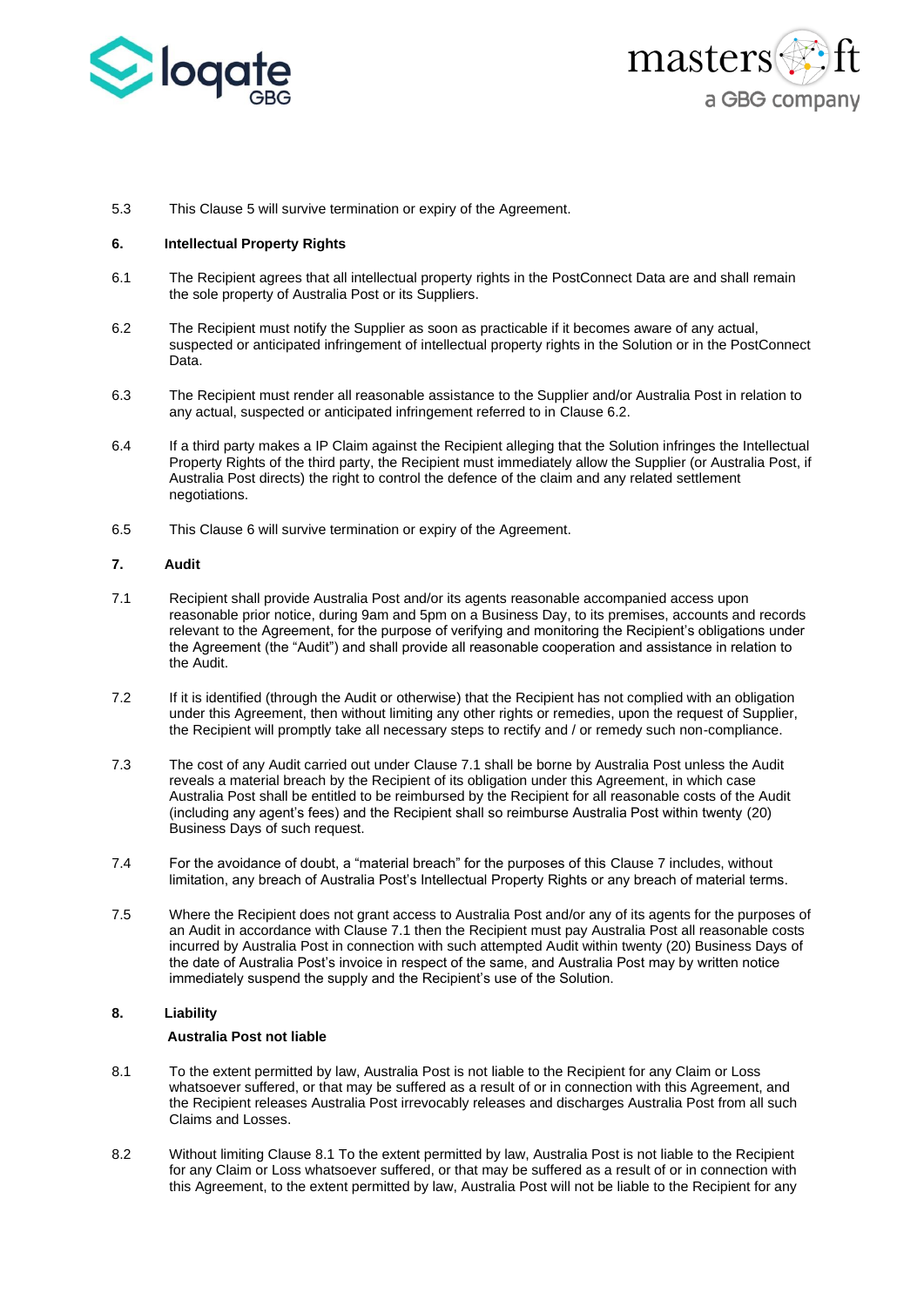



loss of profit, revenue or business, indirect, consequential, special or incidental Loss suffered or incurred by the Recipient arising out of or in connection with this Agreement, whether in contract, tort, equity or otherwise. This exclusion applies even if those Losses may reasonably be supposed to have been in contemplation of both parties as a probable result of any breach at the time they entered into this Agreement.

#### **9. Indemnity**

- 9.1 The Recipient must defend and indemnify Australia Post and its Representatives (those indemnified) from and against all Losses suffered or incurred by and of those indemnified to the extent that those Losses are suffered as a result of, whether directly or indirectly, of:
	- a) any breach of a Material Term by the Recipient or its Representatives;
	- b) any unlawful act by the Recipient or its Representative in connection with this Agreement:
	- c) any illness, injury or death to any person arising out of or in connection with the performance of this Agreement and caused or contributed to by the negligent or wrongful act or omission of the Recipient or its Representative; or
	- d) any loss or damage to any property of any person, arising out of or in connection with the performance of this Agreement and caused or contributed to by the negligent or wrongful act or omission of the Recipient or its Representative,
	- e) except to the extent that the Loss is caused by the negligence or wrongful act or omission of those indemnified.
	- f) This Clause 9.1 will survive termination or expiry of the Agreement.

#### **10. Suspension and Termination**

- 10.1 The Supplier may limit, suspend or terminate the Recipient's rights under this Agreement at any time upon notice when, and for the duration of the period during which:
	- a) the Recipient contravenes (or is believed on reasonable grounds to be in possible contravention of) any law of the Commonwealth or of a State or Territory;
	- b) the Recipient breaches the terms of the Agreement and the breach is not remedied within 14 days after receipt of notice from the Supplier specifying the breach and its intention to terminate the Agreement by reason of such breach; or
	- c) the Recipient commits a material breach of the Agreement which is not remediable; or
	- d) in the reasonable opinion of the Supplier, the Recipient is acting in a manner or providing a Solution which has the effect or potential to damage the reputation of Australia Post which is not remedied within 14 days after receipt of notice from Australia Post or the Supplier specifying the issues; or
	- e) the licensed right granted by Australia Post to the Supplier for the licensing of the PostConnect Data has been suspended or terminated. Any such termination by the Supplier pursuant to this Clause 10.1e) will result in a pro-rata refund to the Recipient of any Fee which the Recipient has paid to the Supplier in advance.
- 10.2 The Recipient acknowledges that the Supplier may exercise its rights under this clause in accordance with the directions of Australia Post.
- 10.3 The termination, surrender or expiry of this Agreement for any reason will not extinguish or otherwise affect:
	- a) any rights of either party against the other which accrued before the termination, surrender or expiry and which remain unsatisfied; or
	- b) any other provisions of this Agreement which are expressly stated to, or which by their nature, survive termination, surrender or expiry of this Agreement.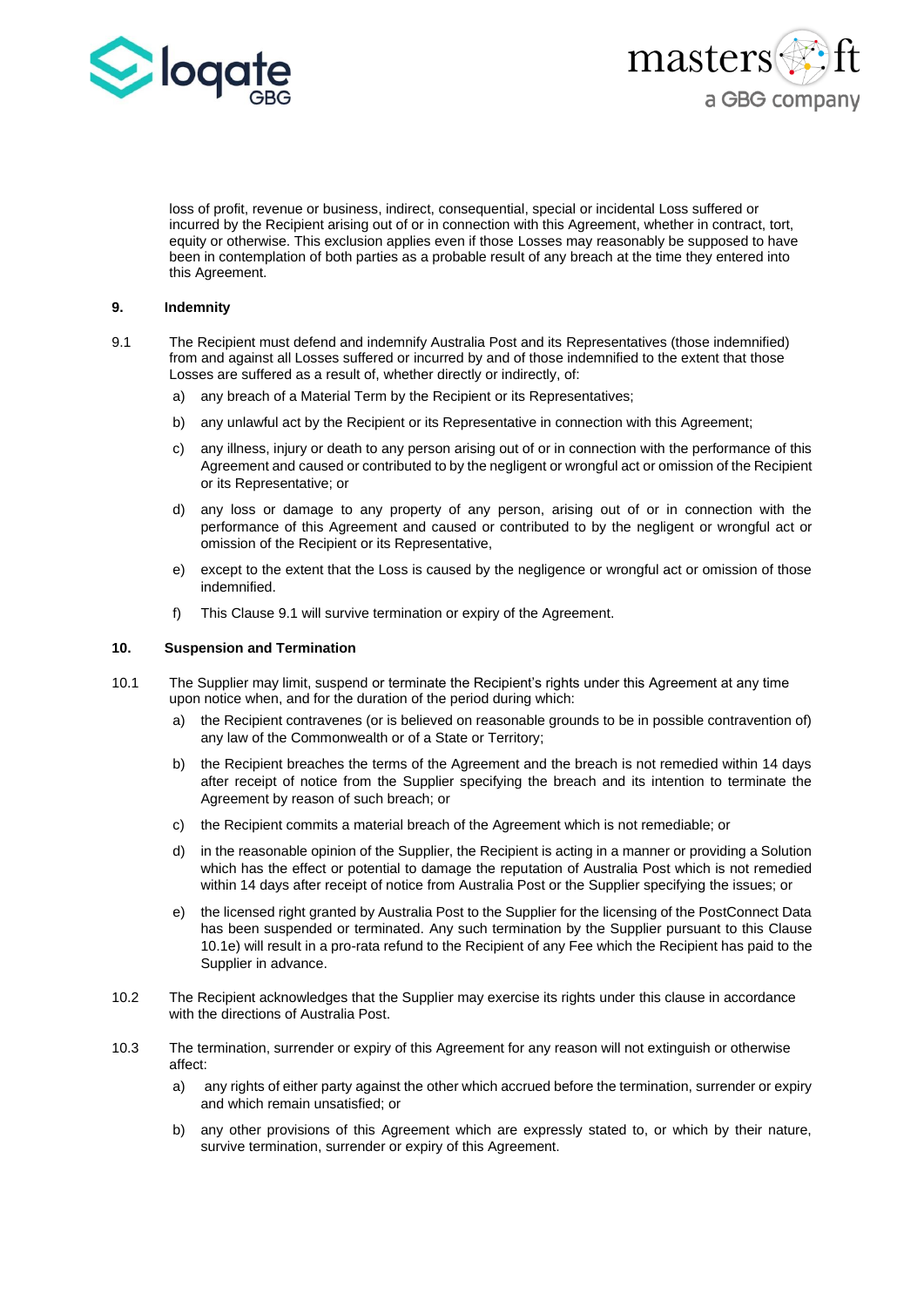



10.4 If this Agreement is surrendered, terminated or expires, for any reason whatsoever, then the following provision of this clause will apply notwithstanding such surrender, termination or expiry the Recipient must cease using the Solution and the PostConnect Data and undertakes that it will destroy all copies, reproductions or adaptations of the Solution and PostConnect Data, or any part thereof made, held or controlled by it and, promptly upon written request from the Supplier, deliver a statutory declaration sworn by an authorised representative of the Recipient confirming that all copies, reproductions or adaptations of the Solution and PostConnect Data, and any part thereof, have been destroyed.

## **11. Variation**

11.1 Pursuant to the agreement between the Supplier and Australia Post under which the Supplier is granted a licence to the PostConnect Data, Australia Post reserves the right to vary the terms of the agreement from time to time in certain circumstances. To the extent that those variations require a corresponding variation to the terms of this Agreement, the Supplier may do so, provided that the Supplier gives the Recipient reasonable prior notice of such variation (having regard to the period of notice received by the Supplier). The Recipient undertakes to do all things (including executing and entering into such amendment or restatement deed) as reasonably required by the Supplier to formalise and give effect to any and all variations made by the Supplier under this Clause 11.1.

## **12. Changes in Legislation**

12.1 Notwithstanding any other provision of this Agreement, the Recipient acknowledges and agrees that Australia Post and or the Supplier must comply with any future legislation and / or Government policy which imposes binding restrictions or limitations on Australia Post's or the Supplier's use of the PostConnect Data, including any restrictions or limitations relating to the supply of PostConnect Data or elements thereof to any person, and the terms of this Agreement, and the Recipient's agreements with any other parties, will be varied accordingly.

## **13. General**

- 13.1 The Recipient shall not, without the Supplier's prior written consent which must not be unreasonably withheld, assign or sub-contract any of its rights and obligations under this Agreement.
- 13.2 The Supplier holds the benefit of all of the provisions of this Agreement that refer to Australia Post on trust for the benefit of itself and Australia Post, and the Supplier may enforce those provisions on behalf of Australia Post.
- 13.3 The Agreement is governed by the law in Victoria, Australia and each party submits to the nonexclusive jurisdiction of the courts of Victoria, Australia and courts of appeal from them.

#### **14. Corporate Group Owner**

- 14.1 This Clause 14 applies if the Recipient is a Corporate Group Owner.
- 14.2 The Corporate Group for the purposes of this Agreement consists of the following entities [#Party to insert the entities (up to 10 in total, including the Corporate Group Owner) forming the Corporate Group].
- 14.3 The Recipient must ensure, and warrants that:
	- a) each entity of the Corporate Group is a Subsidiary of the Recipient at all times during the term of this Agreement; and
	- b) each entity of the Corporate Group is a Single Legal Entity.
- 14.4 The Recipient may permit any or all members of the Corporate Group to enjoy the benefit of the licence granted to the Recipient under Clause 1 of this Schedule 2, subject to the following conditions:
	- a) the Recipient must ensure that all of the Corporate Group members comply with this Agreement, and do not do or omit to do anything that, if done by the Recipient, would be a breach of this Agreement;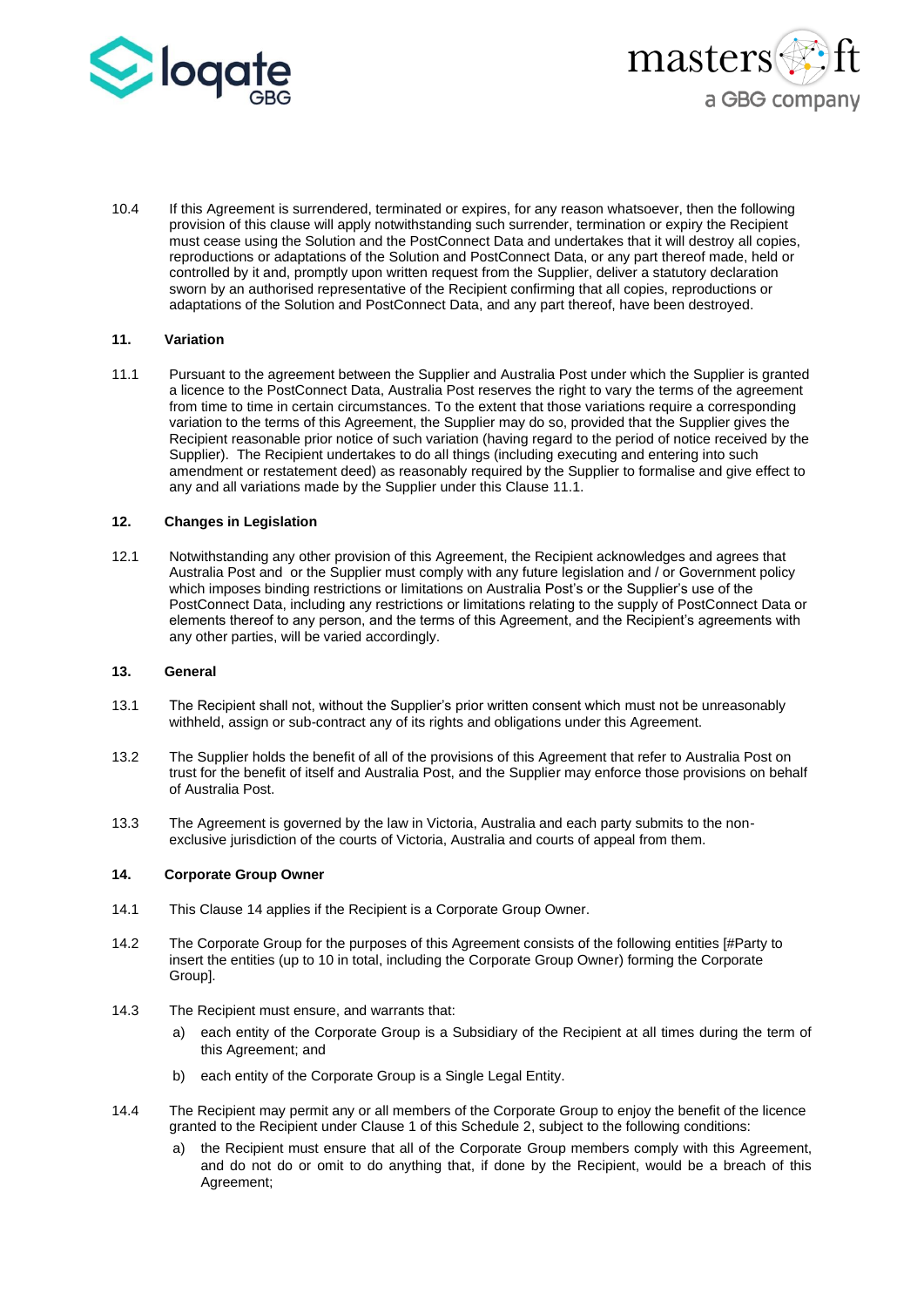



- b) the Recipient is responsible for all acts and omissions of the Corporate Group members as if they were acts and omissions of the Recipient; and
- c) all uses of the Solution and PostConnect Data by the Corporate Group members are deemed to be uses by the Recipient.

#### **15. Recipient Permitted Purpose and Prohibited Purpose**

#### 15.1 Permitted Purposes

Each of the purposes set out in this Clause 15.1 is a "Permitted Purpose" in respect of the use of the PostConnect Data by an Recipient under an Recipient Agreement:

- a) use the Supplier's AMAS Approved Software for evaluation purposes, for a maximum period of 3 months;
- b) use the Supplier's AMAS Approved Software to Validate addresses and append DPIDs in an Existing Address Database solely owned by the Recipient for the internal business purpose of the Recipient;
- d) use the Supplier's AMAS Approved Software to Validate addresses in Existing Address Database solely owned by the Recipient for the purpose of joining and/or appending data or attributes from one database to the other for the internal business purpose of the Recipient;
- e) use the Supplier's AMAS Approved Software to Validate addresses and append DPIDs in Existing Address Databases owned by other Recipients for the strict purpose of preparation the addresses for mail lodgement for the internal business purpose of the Recipient. No part of the Validated addresses or any derived information resulting from the address validation may be passed back to the owner of the address database unless it is strictly related to the barcoding of mail.
- f) use the Supplier's AMAS Approved Software for List Creation and disclose the records created pursuant to List Creation to any person, on the condition that:
	- i. the Recipient does not use the Supplier's AMAS Approved Software to perform List Creation on behalf of another person, or as a part of data entry services that the Recipient offers to another person; and
	- ii. the Recipient does not systematically use the Supplier's AMAS Approved Software to create a list or set of records that is substantially similar or competitive to the PostConnect Data; and
	- iii. disclose the Validated addresses (created through one of the Permitted Purposes and in accordance with the Recipient Agreement) to another person (including subsidiaries, agents and franchisees of the Recipient), on the condition that:
	- iv. The recipient will not (and agrees not to) disclose the Validated addresses to any other person; and
	- v. the recipient will only use the Validated addresses for purposes that are directly related to the internal business purpose of the Recipient and not any other purpose.

#### **16. Prohibited Purposes**

- 16.1 Each of the purposes set out in this Clause 16 is a "Prohibited Purpose" in respect of the use of the PostConnect Data by the Recipient:
	- a) sell, transfer, supply or otherwise deal with the Supplier's AMAS Approved Software;
	- b) use the PostConnect Data other than through the permitted functionalities of the Supplier's AMAS Approved Software;
	- c) use the Supplier's AMAS Approved Software to Validate addresses and or/append DPID's to an Existing Address Database which is not owned by the Recipient and the purpose of it is not for mail lodgement for the internal business purpose of the Recipient;
	- d) use the Supplier's AMAS Approved Software to Validate addresses and/or append DPID's to an Existing Address Database, whether owned by the Recipient or not, for the purpose of on selling or commercial gain (including commercial gain from any derive insights), but this paragraph does not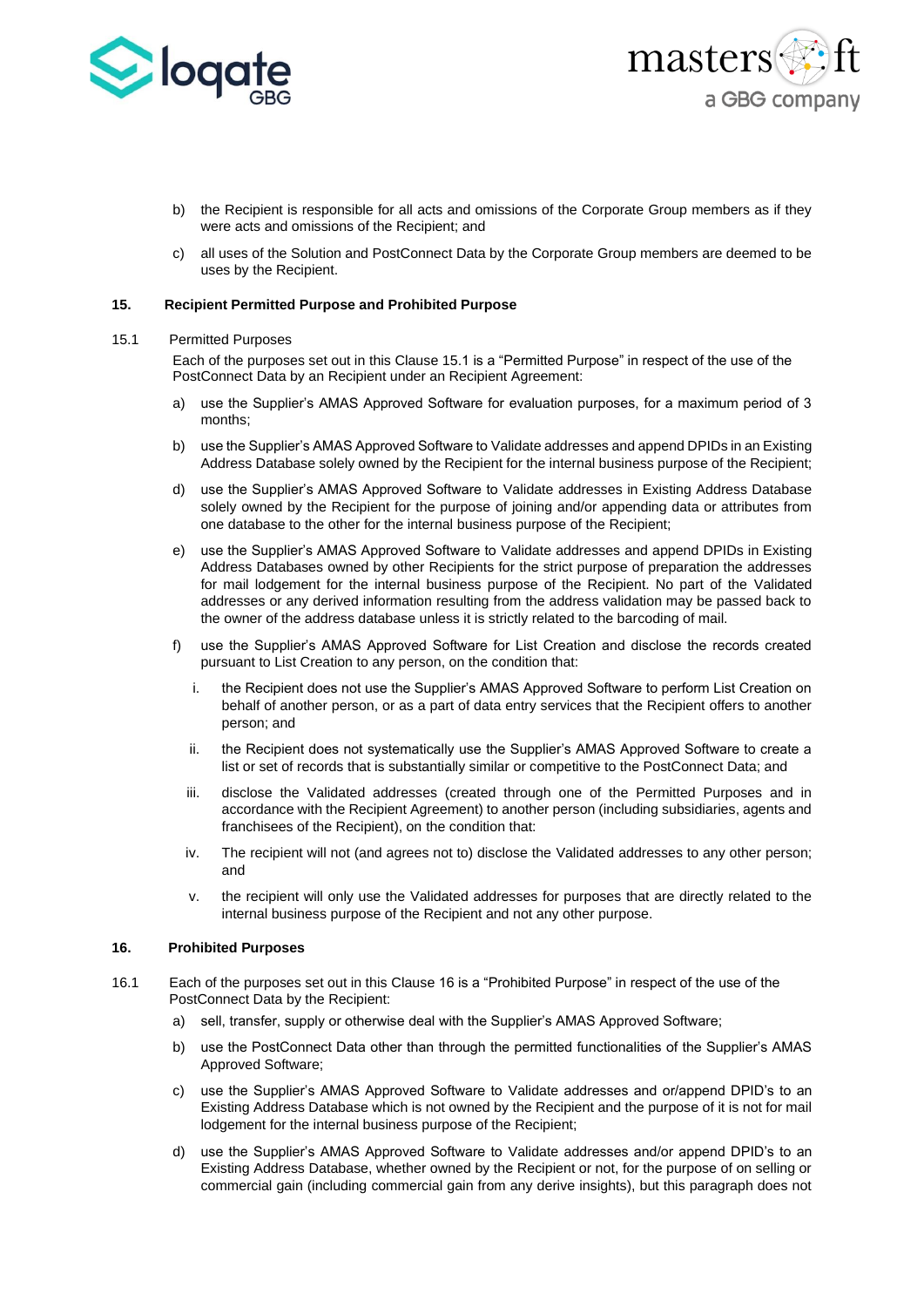



prohibit the Recipient from using the AMAS Approved Software for List Creation in accordance with Clause 15.1e);

- e) use the Supplier's AMAS Approved Software for List Creation other than in accordance with Clause 15.1e);
- f) provide Validated addresses to third parties unless those third parties are contracted to carry out some work on behalf of the Recipient strictly in accordance with the Recipient's Permitted Purpose or except as permitted by Clause 15.1e) or 15.1f) or where authorised or required by applicable law; and
- g) to reverse engineer, disassemble, alter or modify the Supplier's AMAS Approved Software.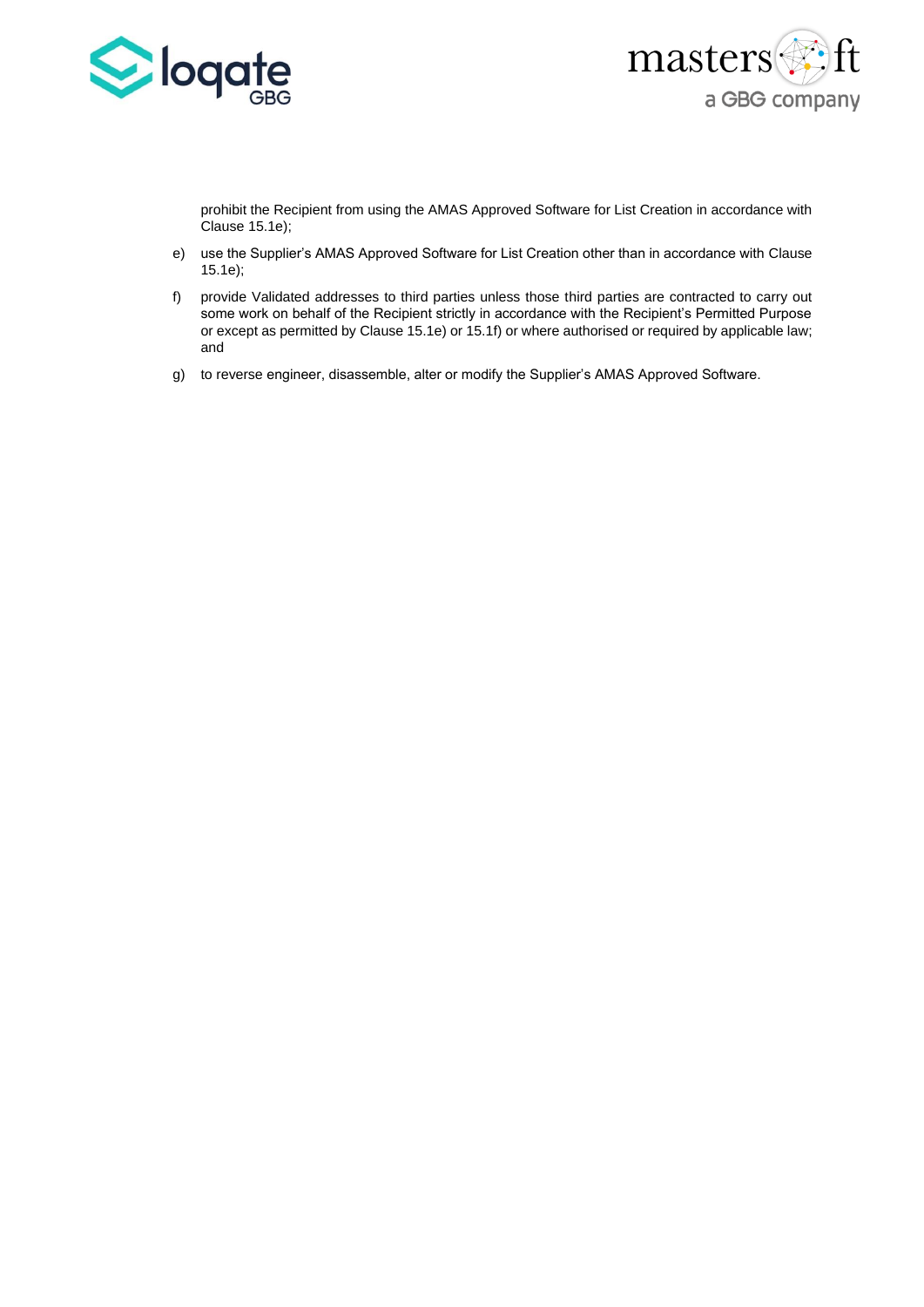



#### **SCHEDULE 3 – G-NAF Mandatory User Licence**

This Service Incorporates or developed using G-NAF ©PSMA Australia Limited licensed by the Commonwealth of Australia under the [Open Geo-coded National Address File \(G-NAF\) End User Licence](https://data.gov.au/dataset/geocoded-national-address-file-g-naf/resource/09f74802-08b1-4214-a6ea-3591b2753d30)  [Agreement,](https://data.gov.au/dataset/geocoded-national-address-file-g-naf/resource/09f74802-08b1-4214-a6ea-3591b2753d30) which can be found at:

[https://data.gov.au/dataset/geocoded-national-address-file-g-naf/resource/09f74802-08b1-4214-a6ea-](https://data.gov.au/dataset/geocoded-national-address-file-g-naf/resource/09f74802-08b1-4214-a6ea-3591b2753d30)[3591b2753d30](https://data.gov.au/dataset/geocoded-national-address-file-g-naf/resource/09f74802-08b1-4214-a6ea-3591b2753d30)

The Geocoded National Address File (G-NAF) is produced by PSMA Australia Limited (PSMA), an unlisted public company formed by the nine governments of Australia to collate and standardise, format and aggregate location data from each of the jurisdictions into authoritative location based national datasets.

#### **Schedule 4 – Product Support Services**

The provision of Support Services by Mastersoft under the Support Agreement is a remedial service intended to correct any failure of Licensed Programs to operate in accordance with the functional specifications for those Programs as described in the Documentation relating to those Programs.

The Product Support Services defined in this document apply from 1 September 2015 unless or until amended or replaced by Mastersoft.

#### **Definitions**

The following words have these meanings in this document:

**"Business Day"** means any day from Monday to Friday (excluding public holidays in New South Wales).

**"Business Hours"** means the period 8.30 am to 5.00 pm Australian Eastern Standard time on any Business Day.

**"Documentation"** means the instruction manuals, user guides and other documentation specifying the functionality and operation of the Licensed Programs.

**"Harmony Suite"** means the Harmony modules licensed by you that are installed on your internal systems infrastructure.

**"Help Desk"** means the facility made available by Mastersoft by which the Licensee is able to obtain information and advice by email from a representative of Mastersoft about the operation of the Programs.

**"Licence Agreement"** means the written agreement between Mastersoft and the Licensee under which Mastersoft grants to the Licensee the right to use the Licensed Programs.

**"Licensed Programs"** means the Programs which the Licensee is licensed to use by Mastersoft.

**"Licensee"** means the entity to which Mastersoft has granted a licence to use its Programs being the Licensee specified in the Licence Agreement.

**"Programs"** means the computer software programs marketed by Mastersoft from time to time.

**"Problem"** means any failure of the Licensed Programs to meet the functional specifications for those Programs described in the Documentation.

**"Support Agreement"** means a written agreement between Mastersoft and the Licensee under which Mastersoft agrees to provide support services to the Licensee (which will generally be contained in the Licence Agreement).

**"Support Request"** means a request for support made by a Licensee under the Support Agreement in accordance with the procedures set out in this document.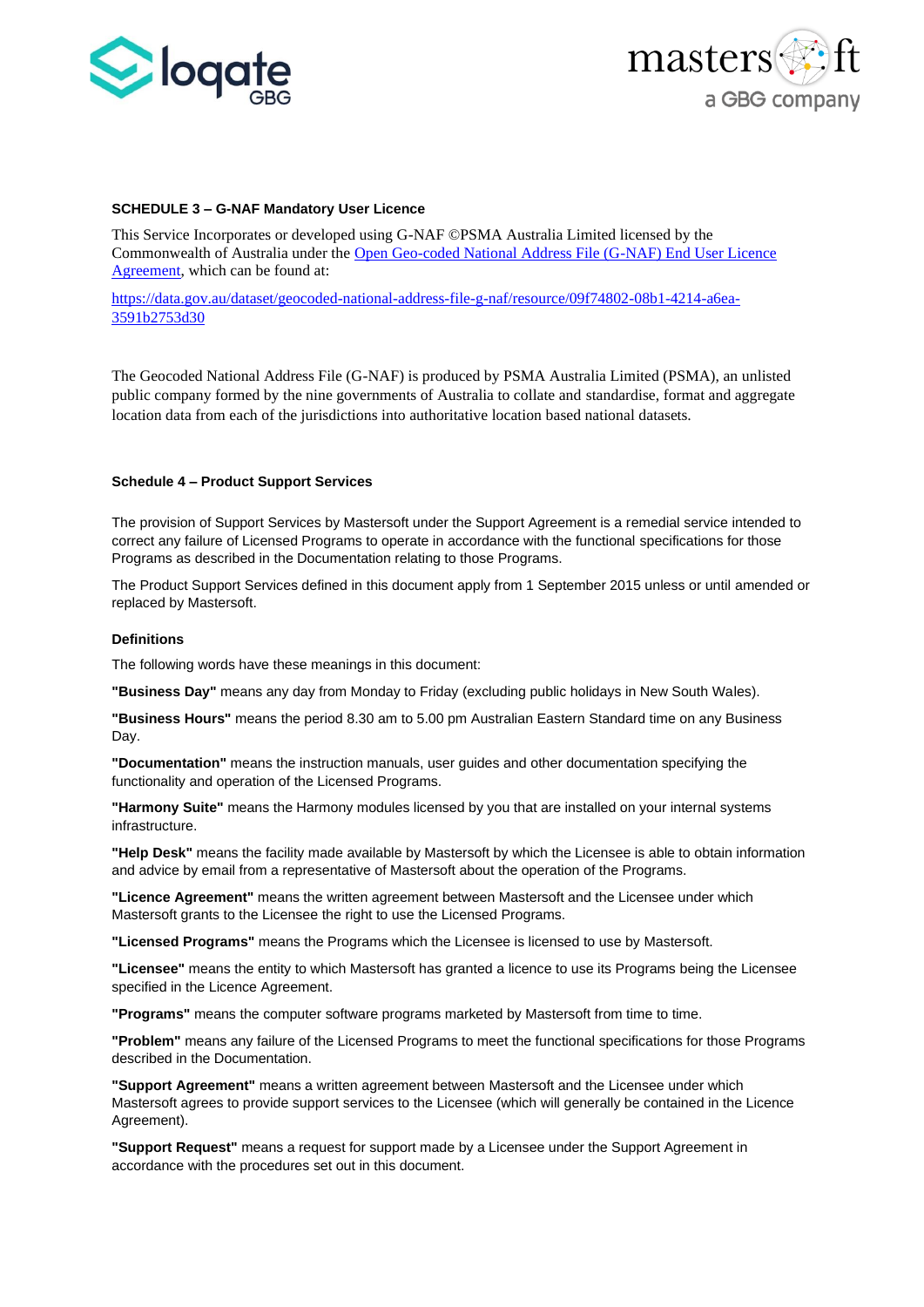



#### **"Support Consultant"** means the consultant assigned by Mastersoft to the resolution of a Licensee's Problem.

**"You"** refers to the Licensee.

## **Objectives**

Mastersoft's support group is available to assist Mastersoft's licensees make use of its Programs. The group answers technical questions and resolves technical problems. This Support is provided from Mastersoft's Sydney office through the Help Desk.

An important goal of the support group is to ensure that any technical roadblocks encountered along the way are removed as quickly as possible.

An underlying assumption made by Mastersoft is that its licensees have been trained in the use of the Programs and have endeavoured to fix a problem with a Program before making a call to the Help Desk.

The Help Desk is available during normal Business Hours.

Support Services need to be viewed in the context of the overall professional services offered by Mastersoft to its licensees. Mastersoft also offers extensive training and consulting to ensure that the very best use is made of its software methodologies to assist in building solutions that meet its customers' business requirements.

#### **Requesting Support**

If a problem arises which qualifies for the provision of support by Mastersoft and you are unable to fix the problem, then you should request support during Business Hours by contacting the Help Desk**:**

# Email: **msg.support@gbgplc.com**

Phone (Australia): 1800 312 860

Phone (New Zealand): 0800 449 573

A Support Request should be prepared by someone within your organisation with knowledge of the Problem and who is able to work with the Support Consultant on the resolution of the Problem.

When placing a Support Request you must have the following information available:

- Product name and version;
- Operating environment if applicable;
- JVM version
- Operating environment and version
- Web Application server (if applicable)
- Virtual or Physical environment
- Whether the problem occurred in batch, web services or both
- Description of Problem, including any error messages displayed; and
- Sample record or application demonstrating the problem.

A Problem qualifies for support where:

- The Licensee has complied with its obligations under the Licence Agreement;
- The Licensed Program (to which the Problem relates) is the subject of a current Support Agreement at the time at which the Support Request is made; and
- Mastersoft has not suspended the provision of services under the Support Agreement as a result of a breach of the Licence Agreement or the Support Agreement.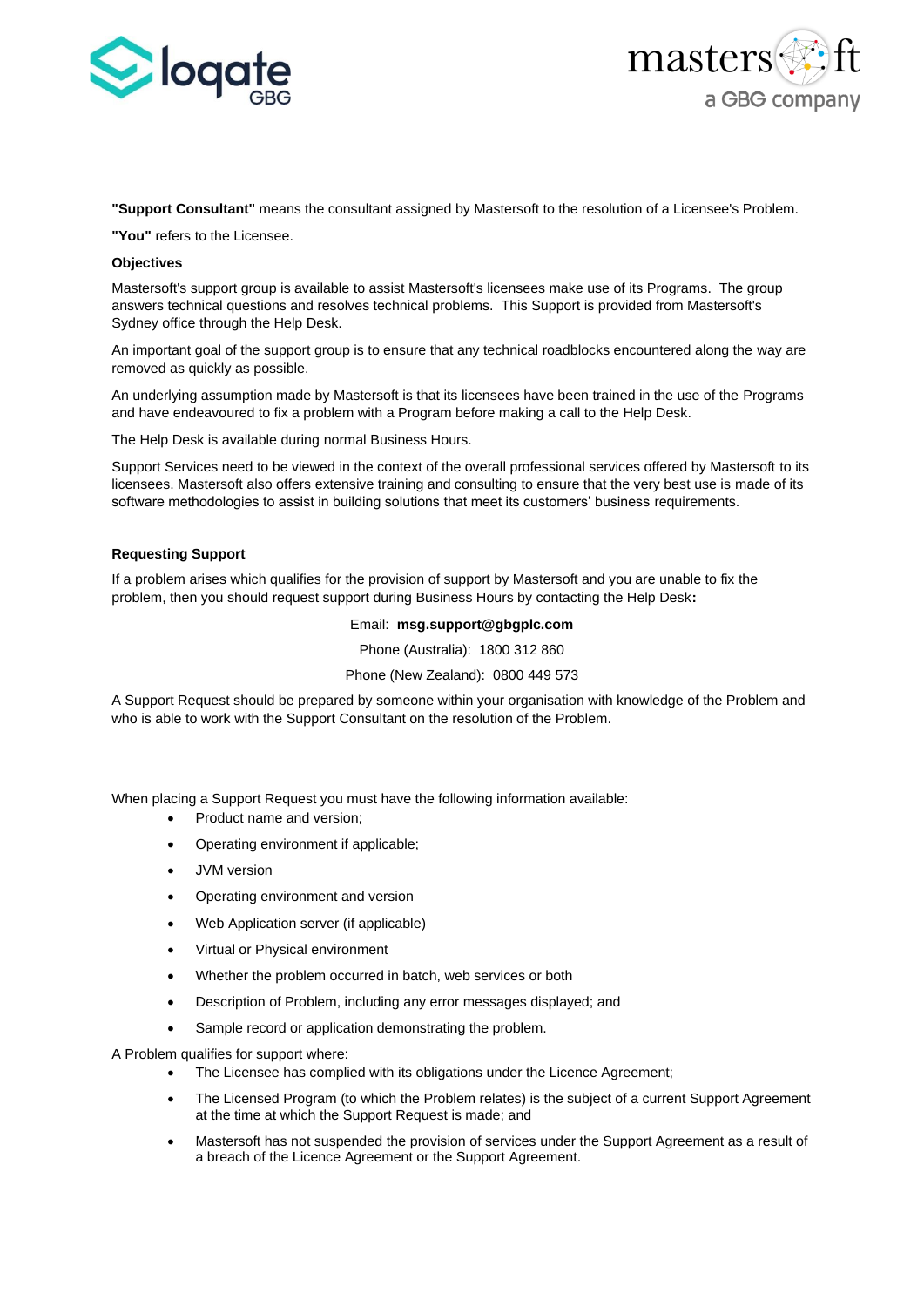



**Note:** Mastersoft can also provide Software Support outside Business Hours. Should you want to avail of fixed or ad hoc after Business Hours support, please contact your Account Manager.

#### **Management of Support Requests**

- Your Support Request will be logged into Mastersoft's Problem Management System. This is done for the purpose of enabling the progress of Support Requests to be monitored by Mastersoft and for the purpose of enabling Mastersoft to maintain a database of all Problems that arise in relation to its Programs.
- The Problem database is available to all of Mastersoft's consultants and assists with a speedy resolution of Problems.
- Your Support Request will be given a Service Request (SR) Number, which you should quote in all future communication with Mastersoft about the Problem to which the Number relates.

#### **Implementation of Support**

Once your Support Request has been logged by Mastersoft and if the Help Desk personnel are unable to resolve the Problem, it will be assigned to a Support Consultant. This Support Consultant is responsible for resolving the Problem, keeping you informed of the progress towards resolution of the Problem and managing Problem escalation (if applicable).

The Support Consultant will endeavour to identify the Problem and provide the solution to you over the telephone. Where necessary your Support Consultant will endeavour to replicate the Problem in Mastersoft's internal technical environment. Where the Support Consultant has made reasonable efforts to resolve the Problem in this manner and the Problem remains unresolved the Support Consultant may visit your site to further progress resolution activities.

You must assist Mastersoft to provide support by making someone available to work with the Support Consultant in the identification and resolution of the Problem.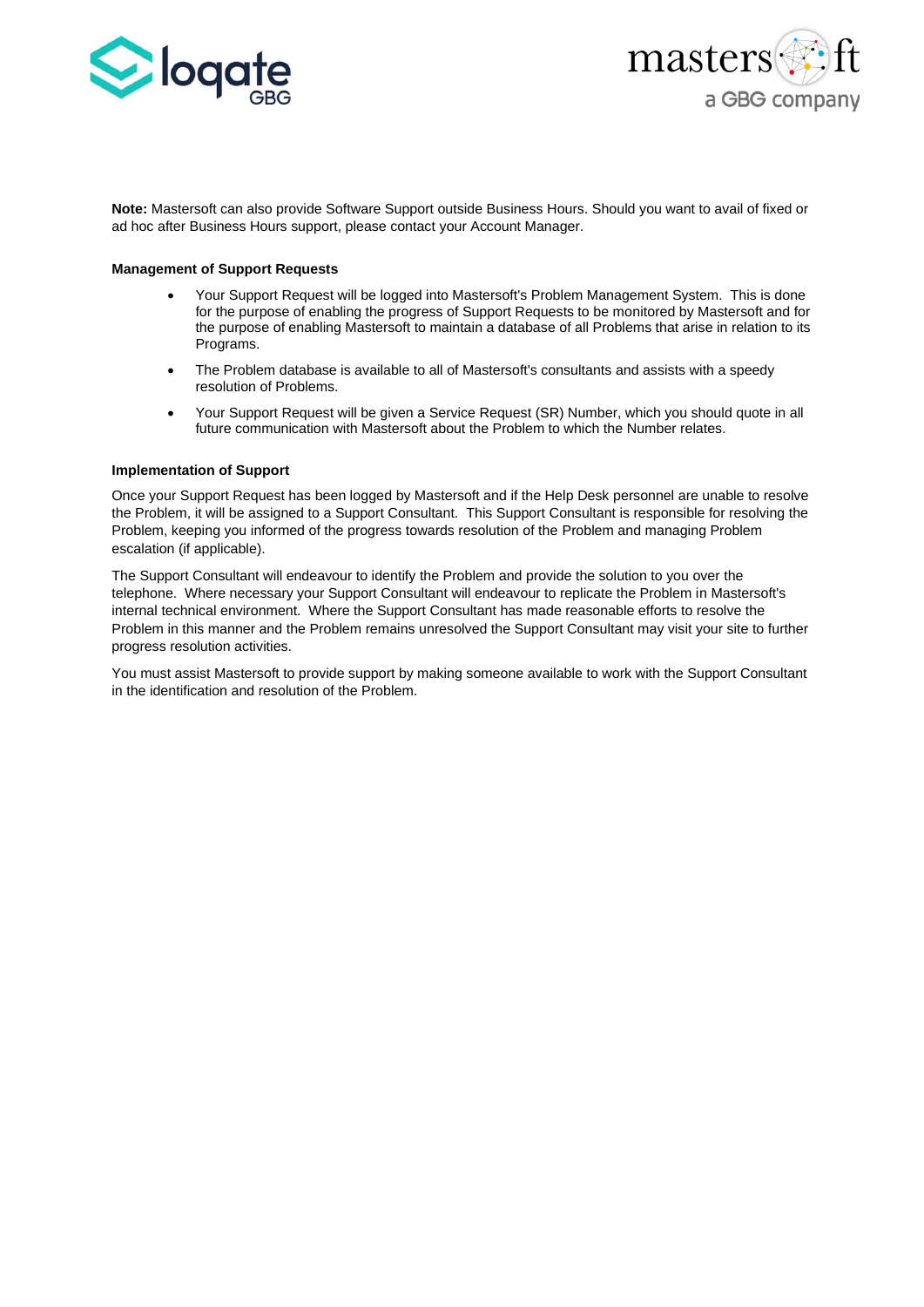



#### **Severity Level**

Your Support Consultant will assign a severity level to your Problem. This will be done in consultation with you. The severity level will be selected from the table below.

The severity level is used by Mastersoft to determine the level of response to give to the Problem and to prioritise your Support Request against others, which it has received.

Problems (from whichever source) which have been given the same severity level are generally dealt with by Mastersoft on a "first reported" basis.

| <b>Severity Level</b> | <b>Definition</b>                                                                                                                                                                                                                                                                      |
|-----------------------|----------------------------------------------------------------------------------------------------------------------------------------------------------------------------------------------------------------------------------------------------------------------------------------|
| <b>Very High</b>      | Problem is of the utmost urgency $-$ a critical problem or product emergency. The<br>problem critically impacts an important production application or an important<br>development project. No mutually agreeable workaround identified. Immediate<br>solution to problem required.    |
| High                  | Severe problem. An issue is severely impacting development progress or<br>production environment. No mutually agreeable workaround identified.<br>Assistance needed to fix or bypass as soon as possible.                                                                              |
| <b>Medium</b>         | Standard support request. Customer work is disrupted but not halted.                                                                                                                                                                                                                   |
| Low                   | Low priority. There is an error in the product or documentation; however it has<br>little impact on development or production environments. Solution required in a<br>future release or level set. No significant effect on customer project plans. These<br>calls are processed last. |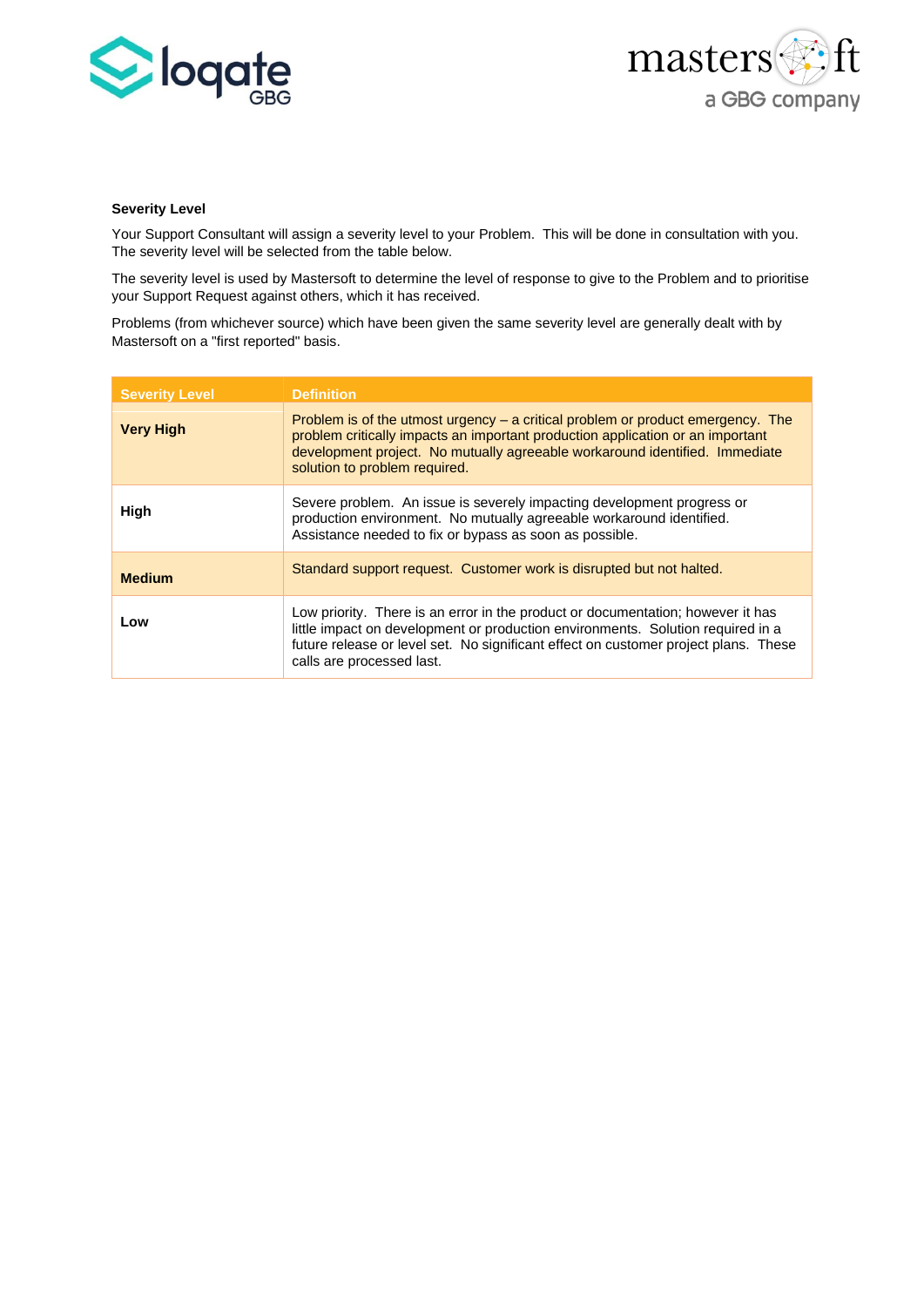



# **Resolution Time**

Mastersoft will aim to have your Problem resolved, according to the assigned severity level, in accordance with the resolution timetable below.

| <b>Severity</b><br>Level | <b>Resolution Times</b>                                                                                                                                                                                                                                                                                                                                                                                                                       | <b>Escalation Procedures</b>                                                                                                                                                                                                                  | <b>Update / Status</b><br><b>Review Times</b> |
|--------------------------|-----------------------------------------------------------------------------------------------------------------------------------------------------------------------------------------------------------------------------------------------------------------------------------------------------------------------------------------------------------------------------------------------------------------------------------------------|-----------------------------------------------------------------------------------------------------------------------------------------------------------------------------------------------------------------------------------------------|-----------------------------------------------|
| <b>Very High</b>         | Problem requires urgent and immediate<br>resolution. Customer and Mastersoft<br>customer support agree to work around<br>the clock to identify the cause of the<br>problem, develop suitable<br>workaround(s) and/or produce a<br>software correction. If a software<br>correction is required then full time<br>development resource(s) will be<br>assigned to develop, test, and release<br>the software correction as soon as<br>possible. | Please refer to the<br>escalation procedure<br>documented below.<br>Note: The Mastersoft GM<br><b>Product Development is</b><br>informed at stage 3 and<br>daily updates of progress<br>are provided to the GM<br><b>Product Development.</b> | At least every 4<br><b>Business Hours</b>     |
| High                     | Problem requires urgent resolution.<br>Customer and Mastersoft may agree to<br>work outside normal business hours. If<br>a software correction is required then<br>full time development resource(s) will<br>be assigned to develop, test, and<br>release the software correction as soon<br>as possible                                                                                                                                      | Problem may be escalated<br>to Very High by mutual<br>agreement if no<br>workaround has been<br>found within 2 Business<br>Days.                                                                                                              | At least every<br><b>Business Day</b>         |
| <b>Medium</b>            | Problem requires timely resolution,<br>ideally within the next 5 working days.<br>If a software correction is required it will<br>be created and issued to the originator<br>of the problem. All such software<br>correction requests are evaluated by<br>Mastersoft on a business needs basis,<br>which means that not all requests for a<br>medium level software correction will<br>be successful.                                         | Problem may be escalated<br>to High by mutual<br>agreement if no<br>workaround has been<br>found within 5 Business<br>Days OR if the perceived<br>impact of the problem has<br>increased.                                                     | At least every 5<br><b>Business Days</b>      |
| Low                      | Solution required in a future release of<br>the software.<br>Problem status reviewed on a quarterly<br>basis with customer until closed.                                                                                                                                                                                                                                                                                                      | Problem should not be<br>escalated.                                                                                                                                                                                                           | At least every 3<br>months                    |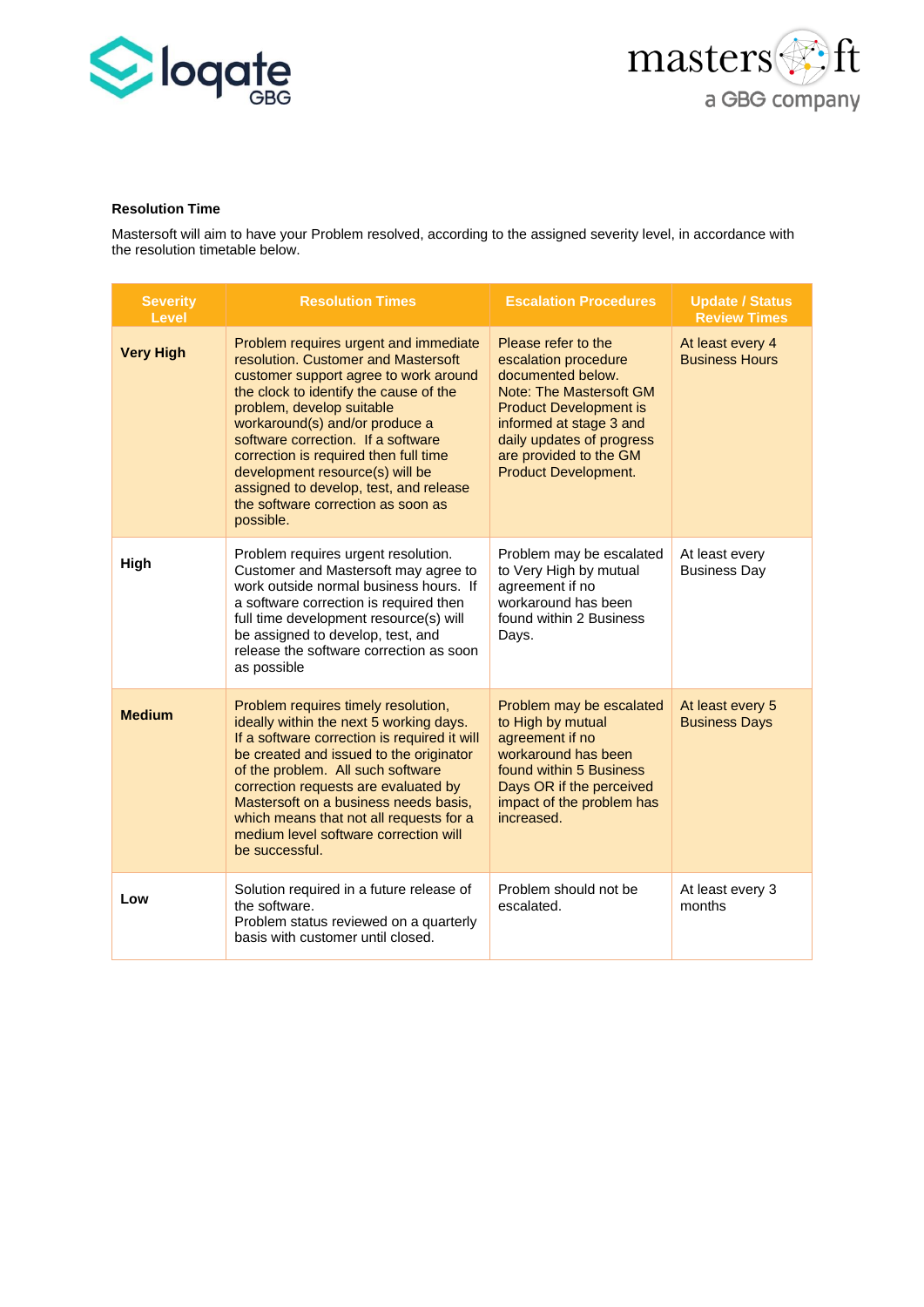



## **Schedule 5 – Privacy Notices**

# SCHEDULE 5A: GDPR PRIVACY NOTICE

## **1. DEFINITIONS AND INTERPRETATIONS**

1.1 In this GDPR Schedule the following definitions shall apply. Any definition not provided in this Schedule shall have the same meaning as set out elsewhere in the Agreement.

**"Controller"** means the natural or legal person, public authority, agency or any other body which alone or jointly with others determines the purposes and means of the processing of Personal Data; where the purposes and means of processing are determined by EU or Member State laws, the Controller (or the criteria for nominating the controller) may be designated by those laws.

"**Data Subject**" means an identifiable natural person about whom a Controller holds Personal Data. For the purposes of this Agreement, this may include an individual whose details are provided to GBG by the Client as part of the Client Data or whose details are contained within the Supplier Data.

**"EEA"** shall have the same meaning as given to it in clause 4.1.

**"Personal Data"** shall have the meaning set out in the GDPR specifically any information relating to a Data Subject; who can be identified directly or indirectly, in particular by reference to an identifier such as a name, an identification number, location data, an online identifier or to one or more factors specific to the physical, physiological, genetic, mental, economic, cultural or social identity of that natural person.

**"Processor"** means a natural or legal person, public authority, agency or any other body which processes Personal Data on behalf of the Controller.

**"Sub-processor"** means a natural or legal person, public authority, agency or any other body contracted by the Processor to process Personal Data for the purpose of carrying out a specific processing activity on behalf of the Controller.

**"Supervisory Authority"** means an independent public authority which is established by a Member State pursuant to Article 51 of GDPR.

# **2. GENERAL**

- 2.1 Both Parties warrant that they will comply with their respective obligations under the European Privacy and Data Protection Requirements and the terms of this GDPR Schedule.
- 2.2 For the purpose of this GDPR Schedule, the Client is the Controller and GBG is the Processor.

## **3. CONTROLLER OBLIGATIONS IN RELATION TO PROCESSING OF CLIENT DATA**

- 3.1 The Client warrants and represents that all instructions provided to GBG in relation to the processing of Client Data are lawful and shall as a minimum include:
	- (a) The nature and purpose of the processing of the Client Data;
	- (b) The types of Personal Data to be processed; and
	- (c) The categories of Data Subjects to whom the Personal Data relates.
- 3.2 The Client shall only provide instructions to GBG that are in accordance with the terms of the Agreement and this GDPR Schedule. Such instructions shall be limited to the subject matter of the relevant Services under the Agreement.
- 3.3 The Client acknowledges that as Controller it is solely responsible for determining the lawful processing condition upon which it shall rely in providing instructions to GBG to process Client Data for the purposes of carrying out the Services as set out in the Agreement.
- 3.4 The Parties acknowledge and accept that processing of Personal Data belonging to an EEA Data Subject and/or the processing of Personal Data in the context of the activities of an establishment of a Controller or Processor within the EEA shall be lawful only if and to the extent that either an exemption, Article 2 GDPR or at least one of the following conditions (as specified on this GDPR Schedule or Order Form as may be applicable) applies:
	- (a) the Data Subject has given consent to the processing of his or her Personal Data for one or more specific purposes;
	- (b) processing is necessary for the performance of a contract to which the Data Subject is party or in order to take steps at the request of the Data Subject prior to entering into a contract;
	- (c) processing is necessary for compliance with a legal obligation to which the Controller is subject;
	- (d) processing is necessary in order to protect the vital interests of the Data Subject or of another natural person;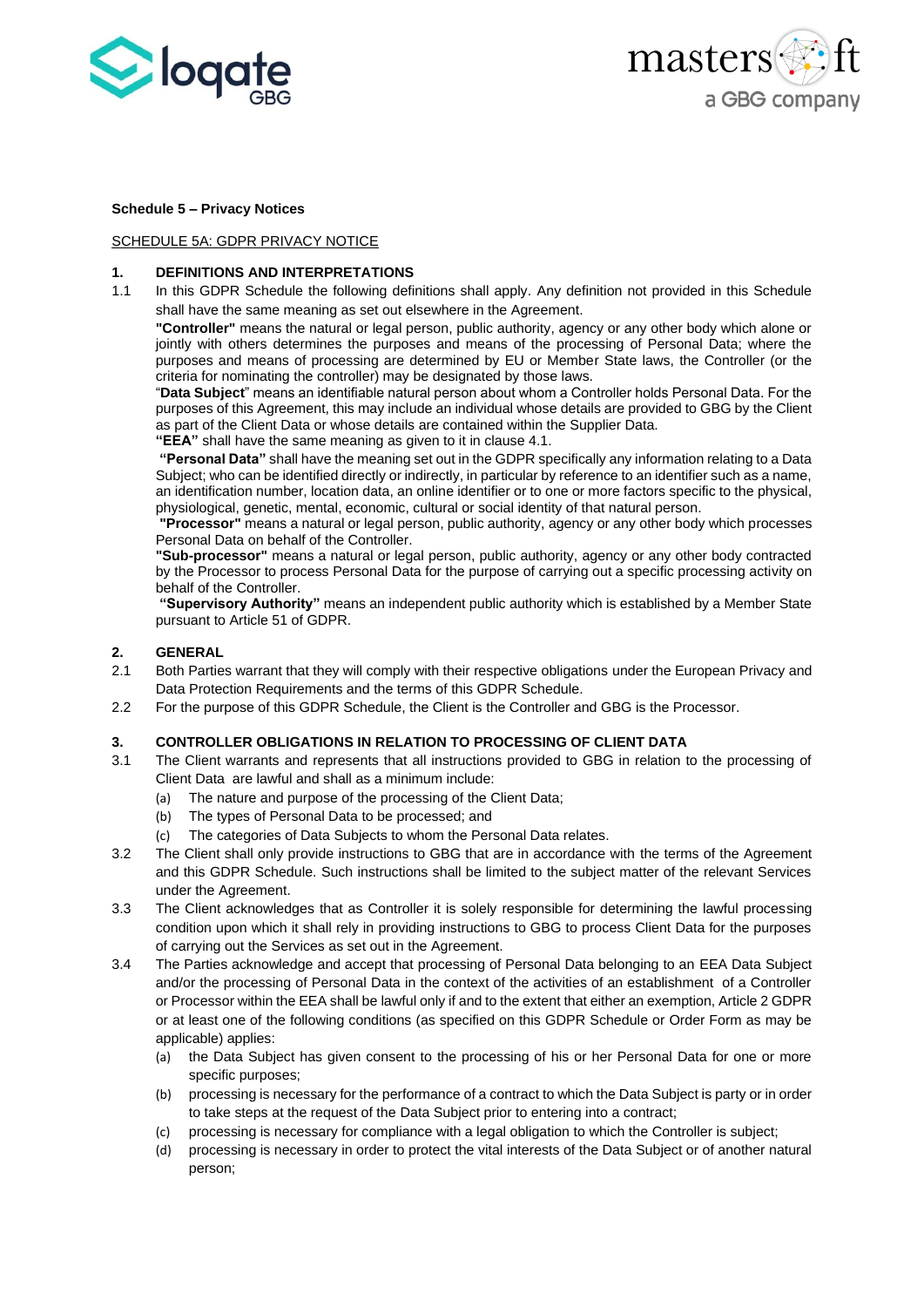



- (e) processing is necessary for the performance of a task carried out in the public interest or in the exercise of official authority vested in the Controller; or
- (f) processing is necessary for the purposes of the legitimate interests pursued by the Controller or by a third party, except where such interests are overridden by the interests or fundamental rights and freedoms of the Data Subject which require protection of Personal Data, in particular where the Data Subject is a child.

# **4. PROCESSOR OBLIGATIONS IN RELATION TO THE PROCESSING OF CLIENT DATA**

- 4.1 To the extent that the performance of GBG's obligations, and any supporting and/or ancillary activities, involves processing Client Data, GBG acting as Processor shall:
	- (a) only carry out processing of Client Data in accordance with the Client's documented instructions , including where relevant for transfers of Client Data outside the European Economic Area ("EEA") or to an international organization (unless GBG is otherwise required to process Client Data by European Union, Member State and/or UK law to which GBG is subject, in which case GBG shall inform the Client of that legal requirement before processing unless prohibited by that law on important grounds of public interest), and shall immediately inform the Client if, in GBG's opinion, any instruction given by the Client to GBG infringes European Privacy and Data Protection Requirements;
	- (b) notify the Client without undue delay of any requests received from a Data Subject exercising their rights under European Privacy and Data Protection Requirements and, taking into account the nature of the processing, assist the Client by taking appropriate technical and organizational measures, insofar as this is possible, with fulfilling its obligations in respect of Data Subject rights under European Privacy and Data Protection Requirements, including assisting the Client in responding to any subject access requests or requests from Data Subjects for access to, rectification, erasure or portability of Personal Data, or for restriction of processing or objections to processing of Personal Data;
	- (c) take all security measures required in accordance with European Privacy and Data Protection Requirements (including Article 32 GDPR), and at the request of the Client provide a written description of, and rationale for, the technical and organizational measures implemented, or to be implemented, to protect the Personal Data against accidental or unlawful destruction, loss, alteration, unauthorized disclosure of, or access to Personal Data transmitted stored or otherwise processed; and detect and report Personal Data breaches without undue delay;
	- (d) taking into account the nature of the processing and the information available to GBG, use all measures to assist the Client in ensuring compliance with the Client's obligations to;
		- (i) keep Personal Data secure (Article 32 GDPR);
		- (ii) notify Personal Data breaches to the Supervisory Authority (Article 33 GDPR);
		- (iii) advise Data Subjects when there has been a Personal Data breach (Article 34 GDPR);
		- (iv) carry out data protection impact assessments (Article 35 GDPR); and
		- (v) consult with the Supervisory Authority where a data protection impact assessment indicates that there is an unmitigated high risk to the processing (Article 36 GDPR).
	- (e) without undue delay, inform the Client of becoming aware of a breach of security leading to the accidental or unlawful destruction, loss, alteration, unauthorized disclosure of, or access to, the Client Data transmitted, stored or otherwise processed. GBG accepts and acknowledges that the Client shall direct in its sole discretion, any and all steps and measures taken to remedy a breach by GBG under European Privacy and Data Protection Requirements, including but not limited to any communications with a Supervisory Authority. GBG agrees not to act in any way upon such disclosure without the prior written consent of the Client;
	- (f) make available to the Client all information necessary to demonstrate compliance with the obligations laid down in this GDPR Schedule and allow for and contribute to audits, including inspections, conducted by the Client or another auditor mandated by the Client as set out in clause [6;](#page-31-0) and
	- (g) in addition to the confidentiality obligations contained within the Agreement, ensure that persons authorized to process the Client Data have committed themselves to confidentiality or are under an appropriate statutory obligation of confidentiality.
- 4.2 On expiry or termination of the Agreement, GBG shall immediately cease to use Client Data (and any copies of it) and shall arrange for its safe return or destruction as shall be required by the Client (unless European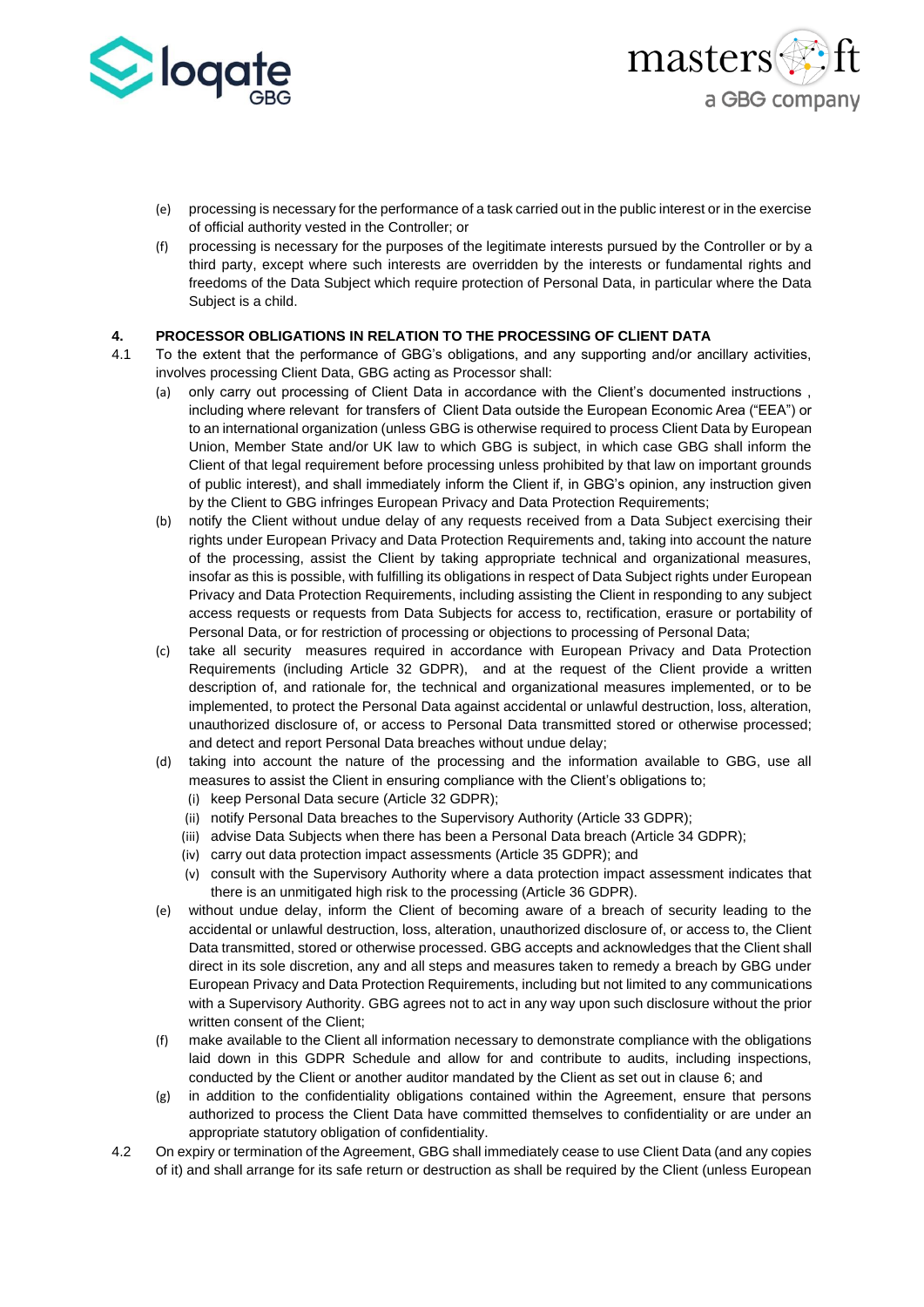



Union, Member States and/or UK Law requires storage of any Personal Data contained within the Client Data or an exemption under GDPR applies).

# **5. USE OF SUPPLIER DATA**

- 5.1 Where the Client uses or receives Supplier Data as part of the Services, the Client acknowledges that:
	- (a) the Supplier Data may be subject to Additional Terms;
	- (b) where relevant for the provision of Services under the Agreement, the Client shall comply with the Additional Terms; and
	- (c) where the Additional Terms specify that Personal Data belonging to EEA Data Subjects cannot be processed by a particular Data Supplier, the Client warrants that it will not use that element of the Service for the processing of Personal Data belonging to an EEA Data Subject.
- 5.2 GBG shall promptly notify the Client in the event of a change to the Additional Terms.

# <span id="page-31-0"></span>**6. AUDIT RIGHTS**

- <span id="page-31-1"></span>6.1 Upon the Client's reasonable request, GBG agrees to provide the Client with any documentation or records (which may be redacted to remove confidential commercial information not relevant to the requirements of this GDPR Schedule) which will enable it to verify and monitor GBG's compliance with its data protection and security obligations under the terms of this GDPR Schedule, within 14 days of receipt of such request, and to notify the Client of the person within GBG's organization who will act as the point of contact for provision of the information required by the Client.
- <span id="page-31-2"></span>6.2 Where, in the reasonable opinion of the Client, such documentation is not sufficient in order to meet the obligations of Article 28 of the GDPR (or where applicable Article 22 of the LED), the Client will be entitled, upon reasonable prior written notice to GBG and upon reasonable grounds, to conduct an on-site audit of GBG's premises used in connection with the Service, solely to confirm compliance with its data protection and security obligations under this GDPR Schedule.
- <span id="page-31-3"></span>6.3 Any audit carried out by the Client will be conducted in a manner that does not disrupt, delay or interfere with GBG's performance of its business. The Client shall ensure that the individuals carrying out the audit are under the same confidentiality obligations as set out in the Agreement.
- 6.4 Any audit right granted to GBG under the Agreement shall remain in full force and effect. In the event that there is no audit right in favor of GBG or the audit right contained in the Agreement in favor of GBG is not sufficient to enable it to verify and monitor the Client's compliance with its data protection and security obligations under the terms of this GDPR Schedule, then, GBG shall be entitled to carry out an audit of the Client on reciprocal terms as those set out in clauses [6.1,](#page-31-1) [6.2](#page-31-2) an[d 6.3.](#page-31-3)

# **7. USE OF SUB-PROCESSORS**

- 7.1 The Client provides their consent for GBG to use Sub-processors in the delivery of the Service. Where GBG uses third party Data Suppliers or any other third party and where they are acting as a Sub-processor in relation to the Client Data GBG shall:
	- (a) enter into a legally binding written agreement that places the equivalent data protection obligations as those set out in this GDPR Schedule to the extent applicable to the nature of the services provided by such Sub-processor, in particular, unless otherwise stated in the Additional Terms in accordance with clause 5.1(c), providing sufficient guarantees to implement appropriate technical and organizational measures in such a manner that the processing will meet the requirements of the GDPR;
	- (b) shall remain liable for any act or omission of a Sub-processor that does not comply with the data protection obligations as set out in this GDPR Schedule; and
	- (c) where required by law, GBG shall inform the Client of any intended changes concerning the addition or replacement of a Sub-processor with access to Client Data and give the Client the opportunity to object to such changes.

# <span id="page-31-4"></span>**8. TRANSFERS OF PERSONAL DATA TO THIRD COUNTRIES OR INTERNATIONAL ORGANISATIONS**

8.1 GBG shall not cause or permit any Client Data to be transferred outside of the EEA unless such transfer is necessary for the purposes of GBG carrying out its obligations under the Agreement in which case, the provisions of this clause [8](#page-31-4) shall apply.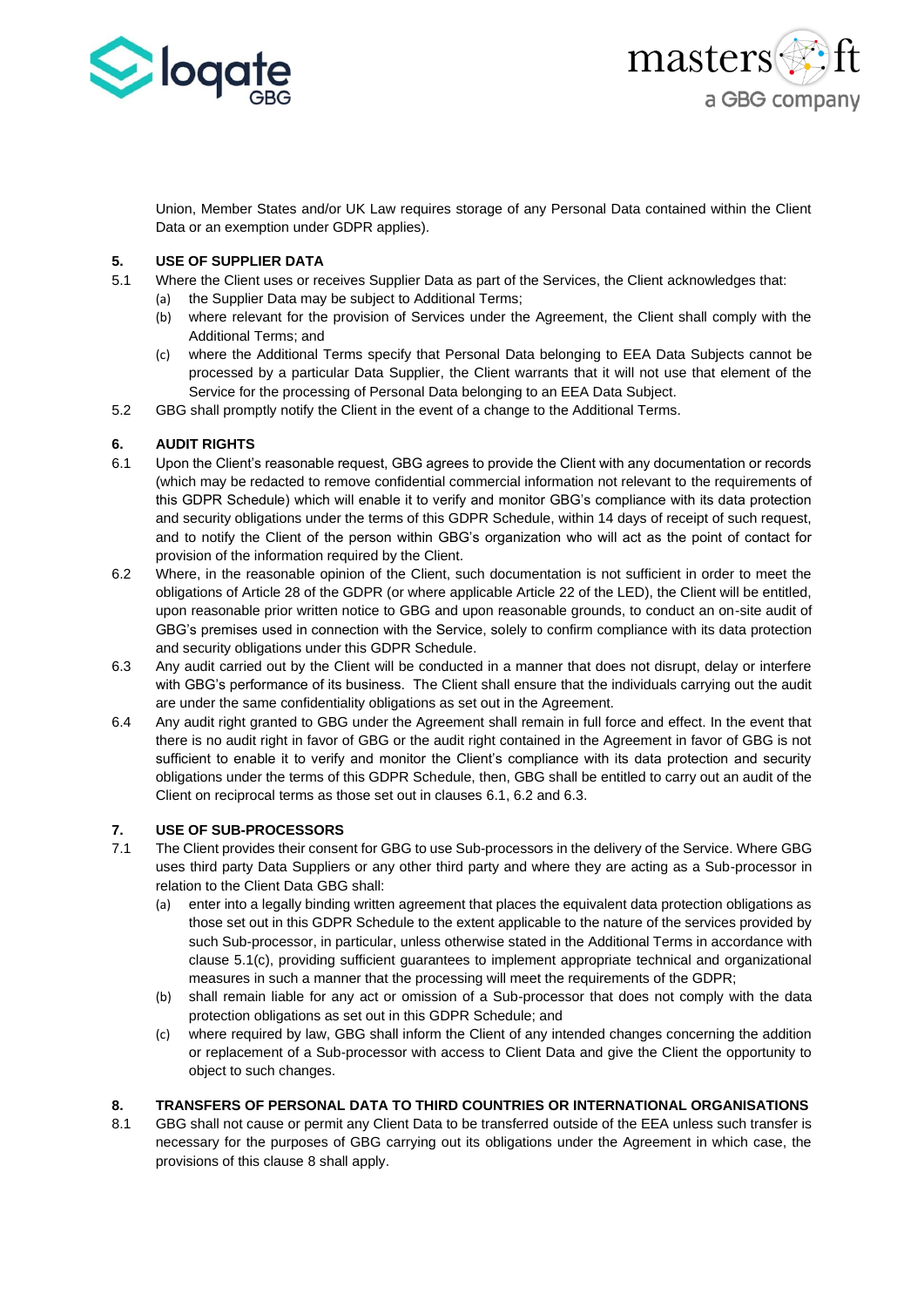



- <span id="page-32-2"></span>8.2 **Transfer subject to adequate safeguards:** Subject to clauses [8.3](#page-32-0) and [8.4,](#page-32-1) if Personal Data is to be processed outside of the EEA, GBG agrees to provide and maintain appropriate safeguards as set out in Article 46 GDPR or where applicable, LED Article 37 to lawfully transfer the Personal Data to a third country.
- <span id="page-32-0"></span>8.3 **Transfers based on adequacy decisions:** Clause [8.2](#page-32-2) shall not apply if the processing of the Personal Data is carried out in a country that the European Commission has considered as offering an adequate level of protection.
- <span id="page-32-1"></span>8.4 **Derogations for specific situations**: The Client has consented to such transfer and acknowledges and accepts that certain Data Suppliers engaged by GBG in the provision of the products and services are located in a country that the European Commission has not formally declared to have an adequate level of protection (Clause [8.3/](#page-32-0) Article 45(3) GDPR) and are not able to demonstrate appropriate safeguards (Clause [8.2/](#page-32-2) Article 46 GDPR). In such circumstances this will be stated in the Additional Terms and where GDPR applies to the Client by virtue of Article 3 GDPR, the Client as Controller acknowledges that prior to submitting Client Data to GBG for processing it shall determine, and is solely liable for ensuring, that one of following exceptions set out in Article 49 GDPR applies:
	- (a) the Data Subject has explicitly consented to the proposed transfer, after having been informed of the possible risks of such transfers for the Data Subject due to the absence of an adequacy decision and appropriate safeguards;
	- (b) the transfer is necessary for the performance of a contract between the Data Subject and the Client or the implementation of pre-contractual measures taken at the Data Subject's request;
	- (c) the transfer is necessary for the conclusion or performance of a contract concluded in the interest of the Data Subject between the Client and another natural or legal person;
	- (d) the transfer is necessary for important reasons of public interest;
	- (e) the transfer is necessary for the establishment, exercise or defense of legal claims;
	- (f) the transfer is necessary in order to protect the vital interests of the Data Subject or of other persons, where the Data Subject is physically or legally incapable of giving consent; or
	- (g) the transfer is made from a register which according to European Union or Member State law is intended to provide information to the public and which is open to consultation either by the public in general or by any person who can demonstrate a legitimate interest, but only to the extent that the conditions laid down by European Union or Member State law for consultation are fulfilled in the particular case.

The terms of this clause 8.4 shall not apply where the Client is subject to LED. In such circumstance clause 8.5 of this GDPR Schedule shall apply.

- 8.5 **Derogations for specific situations where the LED is applicable to the Client**: The Client has consented to such transfer and acknowledges and accepts that certain Data Suppliers engaged by GBG in the provision and services are located in a country that the European Commission has not formally declared to have an adequate level of protection (Clause 8.3/ Article 36 LED) and are not able to demonstrate appropriate safeguards (Clause 8.2/Article 37 LED). In such circumstances this will be stated in the Additional Terms and the Client as Controller acknowledges that prior to submitting Client Data to GBG for processing it shall determine, and is solely liable for ensuring that, one of the following exceptions set out in Article 38 LED applies:
	- (a) the transfer is necessary to protect the vital interest of the Data Subject or another person;
	- (b) to safeguard legitimate interest of the Data Subject, where the law of the Member State transferring the Personal Data so provides;
	- (c) for the prevention of an immediate and serious threat to public security of a Member State or a third country;
	- (d) in individual cases for the purposes set out in Article 1 (1) LED; or
	- (e) in an individual case for the purpose set out in Article 1 (1) LED.

#### **9. SECURITY**

9.1 For the avoidance of doubt, both Parties acknowledge that any provisions in relation to User IDs and passwords used in connection with the Service under the Agreement shall remain unchanged and in full force and effect.

#### **10. LIABILITY**

10.1 Neither Party excludes or limits its liability in respect of the terms of this GDPR Schedule.

#### **11. MISCELLANEOUS**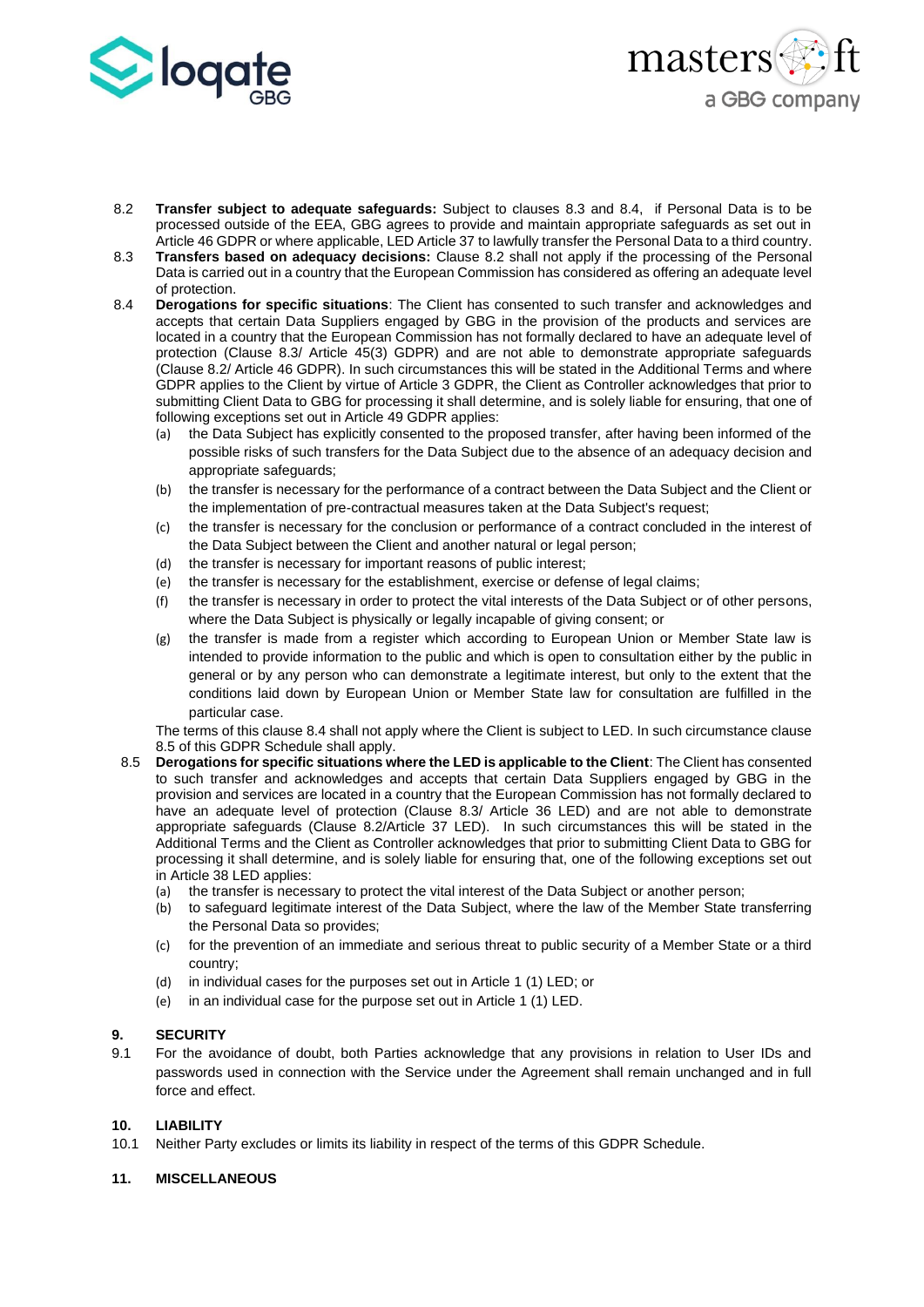



- 11.1 This GDPR Schedule and any dispute or claim arising out of or in connection with it or its subject matter or formation (including non-contractual disputes or claims) shall be governed and construed in accordance with the laws of England and subject to any dispute resolution procedure as set out in the Agreement, both Parties submit to the exclusive jurisdiction of the English Courts, save that GBG may elect to bring proceedings against the Client in the courts of any jurisdiction where the Client or any of the Client's property or assets may be found or located.
- 11.2 A person who is not a Party to this GDPR Schedule has no rights under the Contracts (Rights of Third Parties) Act 1999 or otherwise) to enforce the provisions of this GDPR Schedule.
- 11.3 Where applicable, the Parties agree that if, upon review following GDPR and LED coming into force, the provisions of this GDPR Schedule do not comply with GDPR or LED then both Parties agree to cooperate in good faith to re-negotiate the terms of this GDPR Schedule to ensure compliance with GDPR or LED.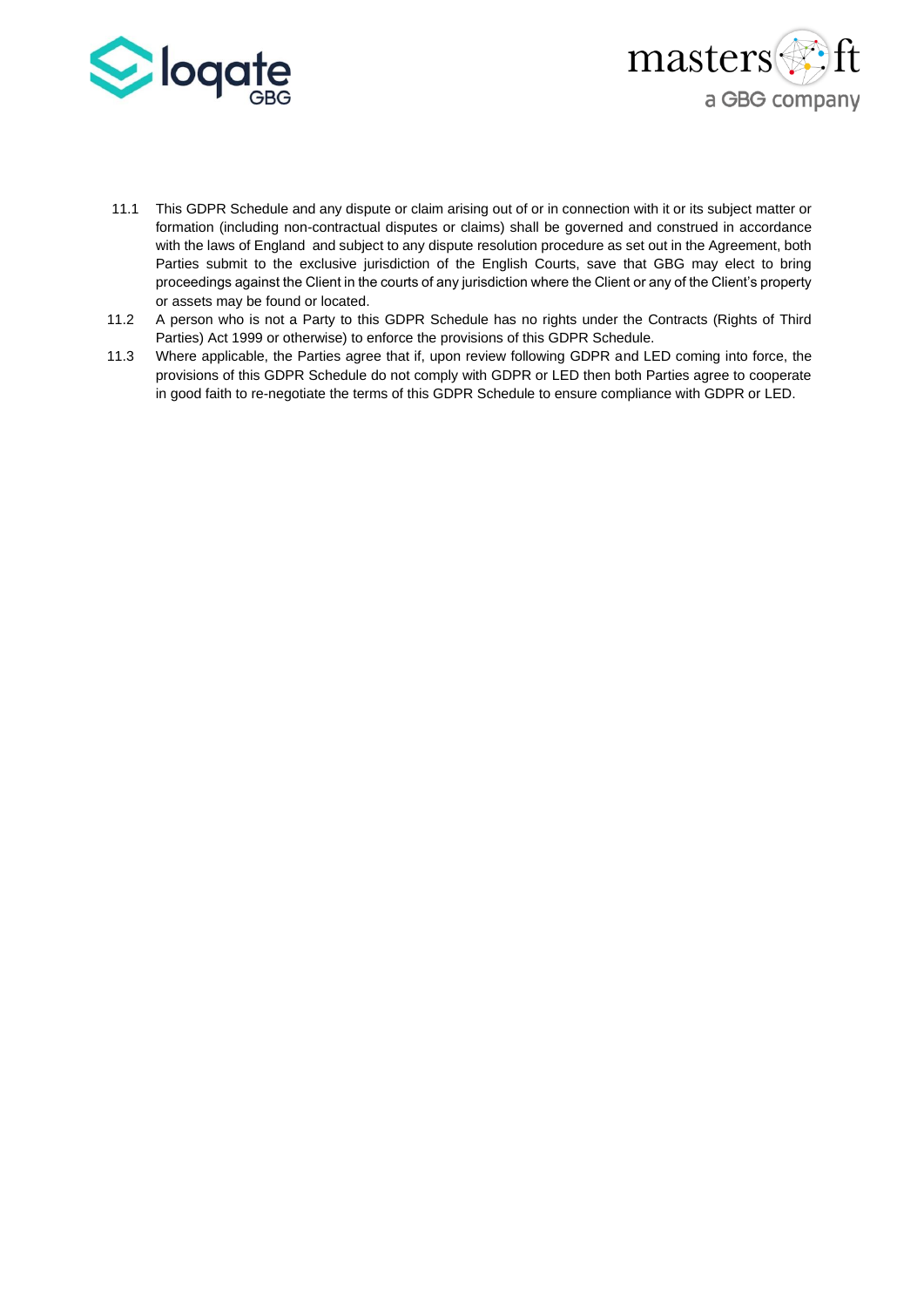



#### SCHEDULE 5B: UNITED STATES PRIVACY NOTICE

#### **1. DEFINITIONS AND INTERPRETATIONS**

1.1. In this US Privacy Schedule the following definitions shall apply. Any definition not provided in this Schedule shall have the same meaning as set out elsewhere in the Agreement.

"**Applicable Law(s)**" means all federal, state, provincial and local laws, rules, regulations, directives, and government requirements and guidance currently in effect and as they become effective relating in any way to privacy, confidentiality, and security that are applicable to Personal Information, including but not limited to CCPA. For the avoidance of doubt, 'Applicable Laws' shall not include the General Data Protection Regulations which (where relevant) shall be addressed as a separate Schedule and/or contractual provisions under the Agreement.

"**CCPA**" means the California Consumer Privacy Act, Cal. Civ. Code § 1798.100 et seq., and any of its corresponding regulations and guidance that may be issued pursuant to CCPA from time to time. "**Business**" means the entity which alone or jointly with others determines the purposes and means of Processing of Personal Information. The definition of Business shall include, but shall not be limited to "business" as it is defined under CCPA.

"**Personal Information**" means any information relating, directly or indirectly, to an identified or identifiable natural person or household that GBG collects or otherwise handles in connection with performing functions under the Agreement. The definition of Personal Information shall include, but shall not be limited to "personal information" as it is defined under CCPA.

"**Processing**" means any operation or set of operations that are performed on Personal Information or on sets of Personal Information, whether or not by automated means. The definition of Processing shall include, but shall not be limited to "processing" as such term is defined under CCPA. Variations of the term "Processing," such as "Process" shall have the same meaning.

"**Service Provider**" means an entity that Processes Personal Information on behalf of a Business and to which the Business discloses Personal Information pursuant to a written contract. The definition of Service Provider shall include, but shall not be limited to "service provider" as it is defined under CCPA or the relevant Applicable Law.

#### **2. DATA USE AND DISCLOSURE**

2.1 For the purposes of all Applicable Laws, GBG is a Service Provider with respect to any Input Material that constitutes Personal Information. When acting as a Service Provider, GBG agrees not to sell (as defined under the CCPA) any Personal Information. GBG further agrees not to, unless otherwise permitted under the CCPA: (i) retain, use or disclose Personal Information for any purpose other than for the specific purpose of providing the Service under the Agreement, including retaining, using, or disclosing Personal Information for a commercial purpose other than providing the Service specified in the Agreement; and (iii) retain, use, or disclose Personal Information outside of the direct business relationship between GBG and the Client. GBG certifies that it understands the restrictions set forth in this clause 2.1 and will comply with them. In connection with GBG's Service Provider functions, if any, the Client represents and warrants that it has all necessary consents and authorizations to provide or otherwise make the Personal Information available to GBG.2.2

With respect to such Personal Information: (i) each Party is an independent Business, and (ii) each Party shall be independently required to comply with CCPA (or the relevant Applicable Law) and agrees to use, disclose, and otherwise Process Personal Information in accordance with CCPA (or the relevant Applicable Law).

## **3. CONFLICTS.**

3.1 In the event of a conflict between a provision in this Schedule and the Agreement or any other agreement between the Parties regarding the privacy or security of Personal Information specific to the Applicable Laws, this Schedule shall take precedence; provided that if another provision provides greater protection to Personal Information, such other provision shall take precedence.

#### **4. SURVIVAL.**

4.1 This Schedule and all provisions herein shall survive so long as, and to the extent that, the Agreement continues to govern the Parties' relationship.

#### **5. MODIFICATION.**

5.1 In the event of a change in Applicable Law, the Parties agree to negotiate in good faith to amend this Schedule as is reasonable and appropriate given the change in Applicable Law.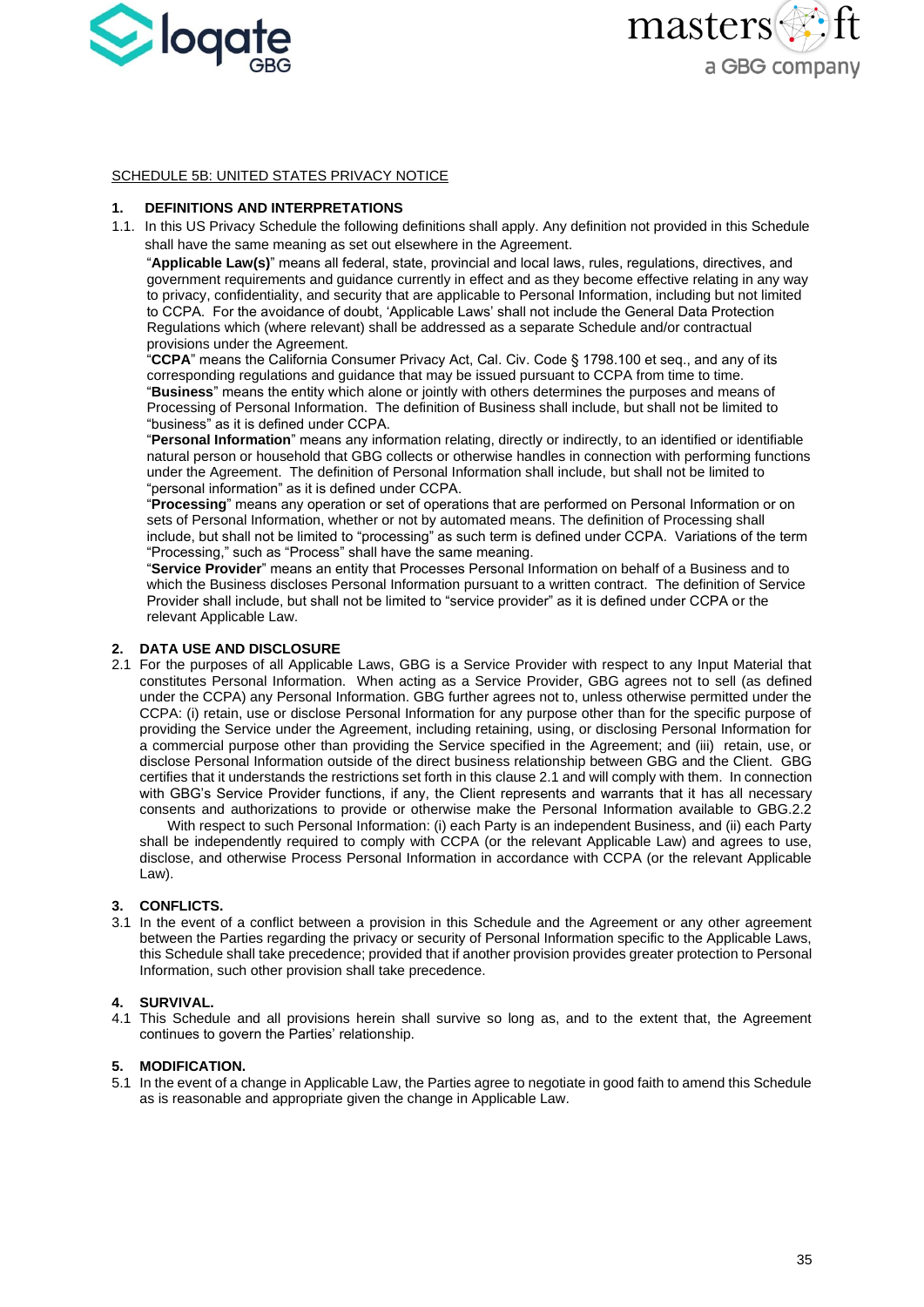



#### SCHEDULE 5C: AUSTRALIAN PRIVACY NOTICE

The parties acknowledge and agree that:

- 1. GBG is subject to the Privacy Act 1988 (Cth) including the Australian Privacy Principles ("APPs");
- 2. the APPs require that GBG shall ensure that any recipient of Personal Information (as defined in the Privacy Act 1988) handles such Personal Information in accordance with the APPs;
- 3. Both parties must:
	- a. only collect, use and disclose Personal Information strictly for the purpose for which that Personal Information was disclosed to it;
	- b. only store Personal Information for the period necessary to fulfil that purpose and must destroy that information when it is no longer required ;
	- c. protect Personal Information it holds from misuse, interference and loss, as well as maintain/implement systems and processes to ensure the security of personal information;
	- d. reasonably assist each other to resolve any request for access, correction or a complaint in relation to Personal Information;
	- e. provide individuals with the right to access and seek correction of Personal Information;
	- f. promptly notify the other party if it is aware of any misuse, interference and loss, unauthorised access, modification or disclosure by itself or its personnel;
	- g. only disclose Personal Information to others in compliance with these requirements after obtaining relevant consent;
	- h. Ensure where either party transfers any Personal Information offshore, it has appropriate frameworks in place to ensure the Personal Information is handled in accordance with the APP's.
- 4. For the avoidance of doubt, Personal Information is a form of "Confidential Information" as defined in the Agreement.